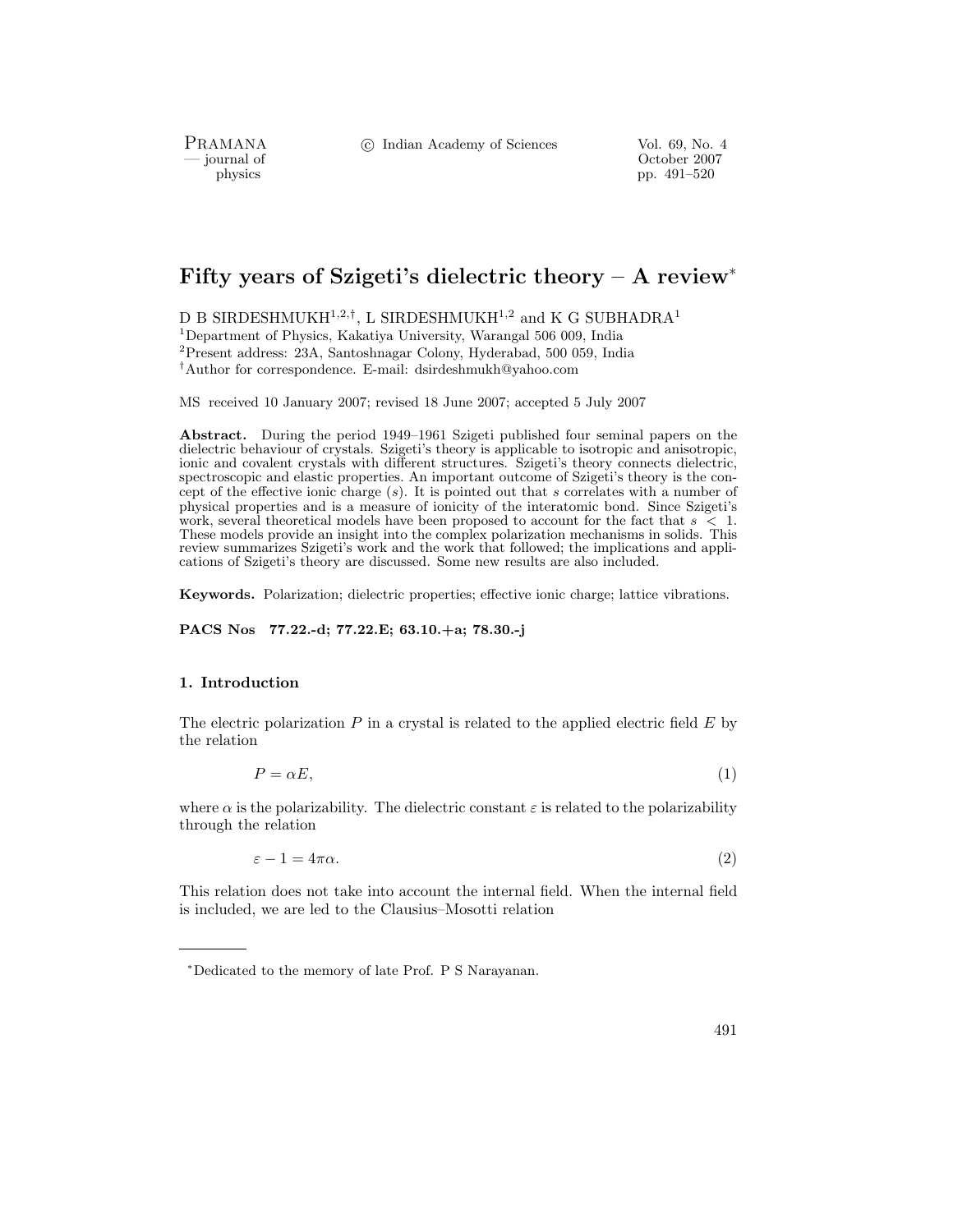$$
(\varepsilon - 1)/(\varepsilon + 2) = (4\pi/3)\alpha.
$$
\n(3)

The Clausius–Mosotti equation is valid when the environment around every ion has tetrahedral symmetry as in the alkali halides. Further, it applies only to cubic crystals. The polarizability  $\alpha$  is made up of two components, the atomic polarizability  $\alpha_a$  arising out of the ionic displacements and the electronic polarizability  $\alpha_e$  arising out of the displacement of the electron cloud relative to the nucleus. With proper substitution for  $\alpha_a$  and  $\alpha_e$  we get

$$
[(\varepsilon_{\rm s}-1)/(\varepsilon_{\rm s}+2)]-[(\varepsilon_{\infty}-1)/(\varepsilon_{\infty}+2)]=(4\pi/3)\alpha_{\rm a},\tag{4}
$$

where  $\varepsilon_{s}$  and  $\varepsilon_{\infty}$  are the static and high frequency dielectric constants. But this extended Clausius–Mosotti equation also does not work well and alternate theories have been proposed to account for the dielectric behaviour of solids. These theories are dependent on the details of the polarization mechanisms considered in each theory. Thus, assuming that the ions are rigid (non-deformable) and non-overlapping, Born and Mayer [1] obtained

$$
\varepsilon_{\rm s} = \varepsilon_{\infty} + (z^2 e^2 N) / \pi \mu v_t^2. \tag{5}
$$

Here  $z$  is the valency,  $e$  the electron charge,  $N$  the number of molecules in unit volume and  $\nu_t$  the transverse optical frequency.  $\mu$  is the reduced mass given by

$$
\mu^{-1} = m_1^{-1} + m_2^{-1},\tag{6}
$$

 $m_1$  and  $m_2$  being the masses of the positive and negative ions. Equation (5) is valid for an ionic crystal with two different ions having a single transverse optic infrared active mode. Agreement of eq. (5) with experiment is not satisfactory.

Nearly fifty years ago, a theory of the dielectric constant of ionic crystals was proposed by Szigeti through four seminal papers [2–5]. This is by far the most comprehensive theory. Though it was derived for ionic crystals like alkali halides, it is found to apply to partially ionic crystals, to triatomic crystals and also, to anisotropic crystals. The theory includes anharmonic effects and also relates the dielectric constant to the compressibility. Moreover, Szigeti's theory was the starting point for the development of several models of dielectric polarization. The purpose of this article is to review Szigeti's theory and discuss its implications and applications.

# **2. Szigeti's theory: A**

#### 2.1 *Szigeti's first relation*

Szigeti developed a theory which resulted in a relation between the dielectric constant and the lattice frequency. The derivation of the relation is to be found in Szigeti's paper [2] and also in Born and Huang [6] and Brown [7]. Here, we shall note the main features of Szigeti's theory. These are: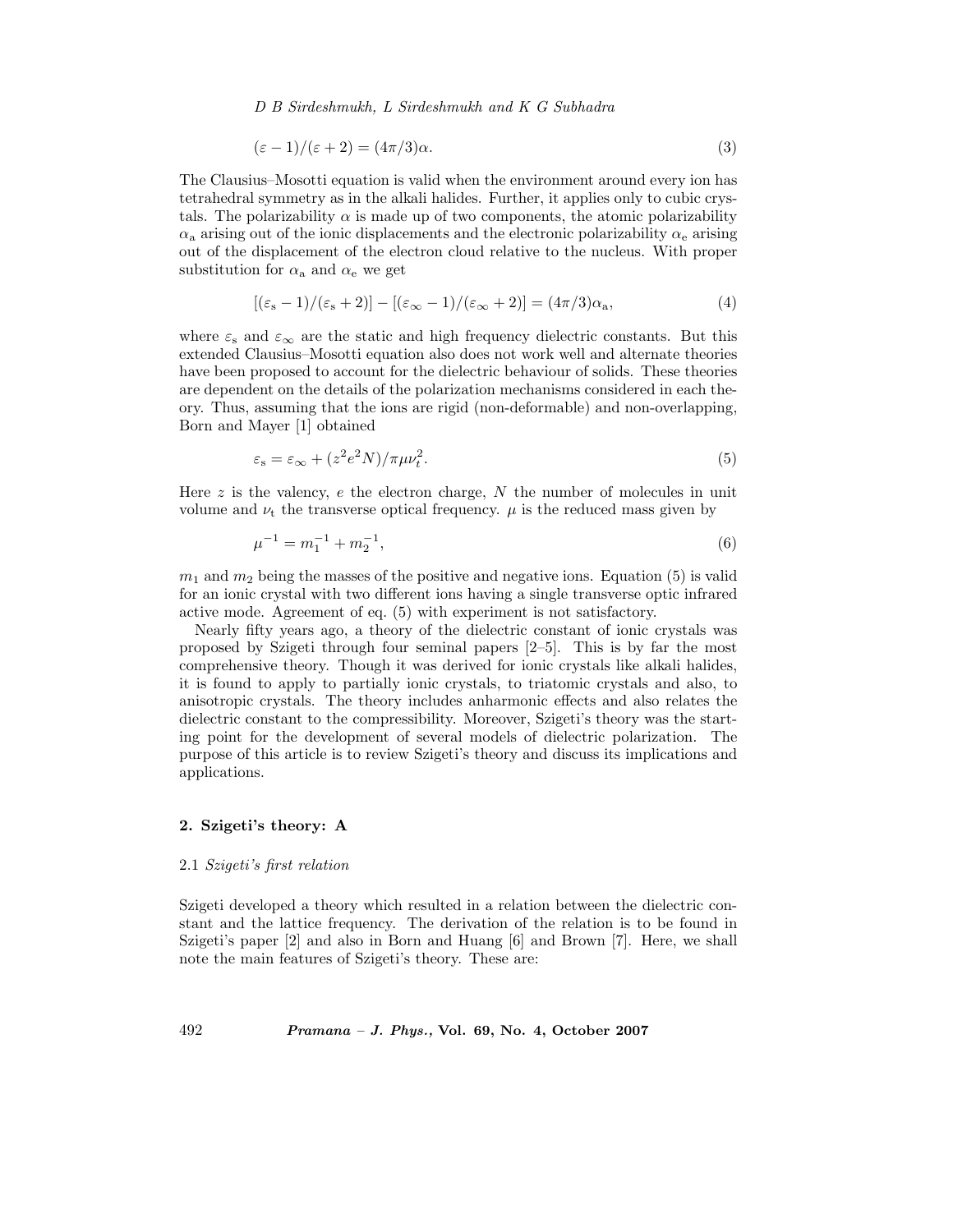- (i) The ions are deformable and they overlap.
- (ii) The polarization in dielectric crystals has two parts: the infrared polarization and the ultraviolet polarization.
- (iii) While the ultraviolet polarization is the same as the electronic polarization, the infrared polarization has contributions from both electronic and atomic polarizations.
- (iv) The atomic and electronic polarizations are not independent but there is an interaction between them. This interaction is separated into short-range and long-range effects.
- (v) The total dipole moment  $M$  is split into two parts:

$$
M = M_{\rm i} + M_{\rm u},\tag{7}
$$

where  $M_u$  is the contribution of the electronic oscillators with ultraviolet frequencies and  $M_i$  is the infrared part.  $M_i$  is written as

$$
M_i = \sum_j \frac{\partial M}{\partial Q_j} Q_i,\tag{8}
$$

where the  $Q_i$ 's are normal coordinates. The summation is over normal modes of infinite wavelength as only such waves contribute to macroscopic dielectric properties. It is to be noted that Szigeti included only first-order terms in the summation.

With these features and assumptions, Szigeti [2] obtained the following relation:

$$
\varepsilon_{\rm s} = \varepsilon_{\infty} + [(\varepsilon_{\infty} + 2)/3]^2 [s^2 (ze)^2 N / \pi \mu v_{\rm t}^2]. \tag{9}
$$

Equation (8) is known as Szigeti's first relation. The first term on the right-hand side ( $\varepsilon_{\infty}$ ) is the contribution of the ultraviolet polarization and the second is due to infrared polarization. Szigeti's relation (eq. (9)) contains two factors not present in Born's relation (eq. (5)); both arise out of the electronic contribution to the infrared polarization. The factor  $[(\varepsilon_{\infty} + 2)/3]^2$  is due to the fact that the longrange interaction does not vanish for transverse waves. The other new factor is s which represents the short-range interaction of electronic and atomic displacements. The term sze is equivalent to replacing ze by an effective charge  $ze^*$ ; then  $sze = ze^*$ and  $s = (ze^*/ze)$ . In subsequent literature, s has come to be known as the 'effective ionic charge' or the 'Szigeti charge'.

As Szigeti's theory was developed mainly for the alkali halides, we shall consider the values of s for the alkali halides calculated from eq.  $(9)$ . For this purpose, it is convenient to rewrite eq. (9) as

$$
s = (9\pi\mu/N)^{1/2} (\varepsilon_s - \varepsilon_\infty)^{1/2} (\varepsilon_\infty + 2)^{-1} (\nu_t / ze).
$$
 (10)

The value of s for some alkali halides calculated by Szigeti [2] are given in table 1. The input data  $(\varepsilon_{s}, \varepsilon_{\infty}, \nu_{t})$  used by Szigeti was from earlier sources [8,9]. Values calculated by Lowndes and Martin [10] from their own more recent and accurate data are also included in table 1. The values in both sets are mutually consistent.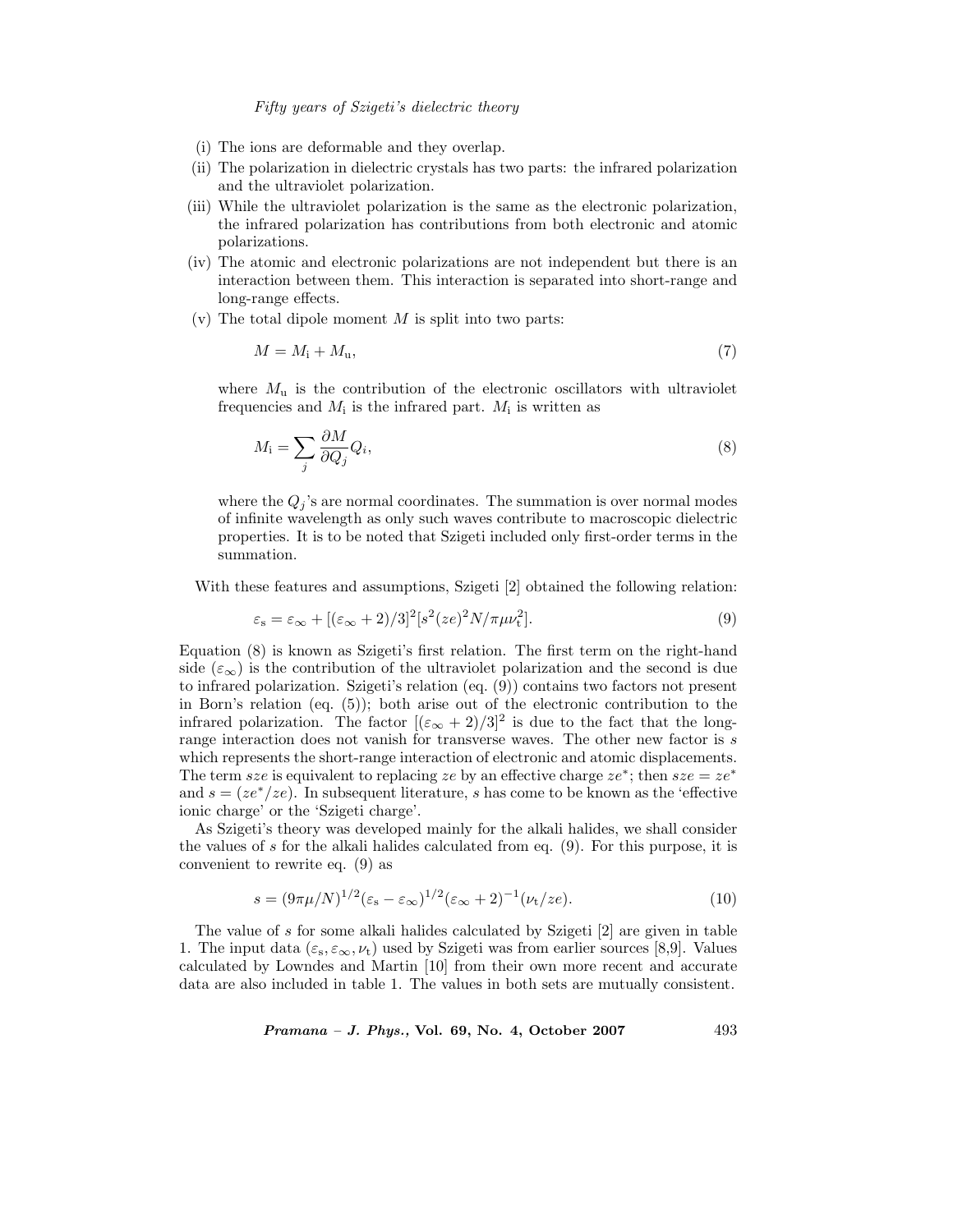|         |                  | $s$ (eq. $(10)$ )          | Anharmonic corrections<br>$\left( \text{eqs (17)}, \, \text{(18)} \right)$ |        |  |
|---------|------------------|----------------------------|----------------------------------------------------------------------------|--------|--|
| Crystal | Szigeti<br>$[2]$ | Lowndes and<br>Martin [10] | $G/(\varepsilon_{\rm s}-\varepsilon_{\infty})$                             | s'     |  |
| LiF     | 0.87             | 0.81                       | 0.0039                                                                     | 0.808  |  |
| LiCl    |                  | 0.79                       | 0.0161                                                                     | 0.783  |  |
| LiBr    |                  | 0.73                       | $-0.0150$                                                                  | 0.735  |  |
| LiI     |                  |                            |                                                                            |        |  |
| NaF     | 0.93             | 0.83                       | 0.0214                                                                     | 0.821  |  |
| NaCl    | 0.74             | 0.77                       | 0.0245                                                                     | 0.760  |  |
| NaBr    | 0.69             | 0.74                       | 0.0184                                                                     | 0.733  |  |
| NaI     | 0.71             | 0.73                       | 0.0178                                                                     | 0.723  |  |
| ΚF      |                  | 0.91                       | 0.0310                                                                     | 0.895  |  |
| KCl     | 0.80             | 0.81                       | 0.0502                                                                     | 0.789  |  |
| KBr     | 0.76             | 0.78                       | 0.0015                                                                     | 0.755  |  |
| ΚI      | 0.69             | 0.74                       | 0.0921                                                                     | 0.705  |  |
| RbF     |                  | 0.95                       |                                                                            |        |  |
| RbCl    | 0.84             | 0.83                       | 0.0512                                                                     | 0.808  |  |
| RbBr    | 0.82             | 0.80                       | 0.0638                                                                     | 0.774  |  |
| RbI     | 0.89             | 0.77                       | 0.0867                                                                     | 0.736  |  |
| CsF     |                  | 0.95                       |                                                                            |        |  |
| CsCl    | 0.84             | 0.85                       | $-0.0570$                                                                  | 0.874  |  |
| CsBr    | 0.79             | 0.82                       | $-0.0760$                                                                  | 0.850  |  |
| CsI     |                  | 0.78                       | $-0.0427$                                                                  | 0.7964 |  |

Table 1. Values of the effective ionic charge s and the anharmonic correction.

A common feature in the s values is that they are significantly less than unity. Szigeti [2] himself pointed out that the deviation of s from unity could be due to a partial homopolar (partial ionic) character or due to interpenetration of the ions. In deriving eq. (9), a harmonic crystal was assumed as implied by eq. (8). Szigeti [3] qualitatively surmised that this may not affect the s values. However, he examined this aspect rigorously in 1959 [4]. These and other aspects will be considered in later sections.

#### 2.2 *Anharmonic correction to* s

Szigeti [4] considered the effect of anharmonicity on s. For this, he expressed the dipole moment M as

$$
M = \alpha_0 Q_0 + \sum_{ij} \beta_{ij} Q_i Q_j + \sum_{ijk} \gamma_{ijk} Q_i Q_j Q_k, \qquad (11)
$$

where the Q's are the normal coordinates and  $\alpha_0$ ,  $\beta_{ij}$  and  $\gamma_{ijk}$  are constants.  $Q_0$ is the transverse optic infrared active mode. Here the first term contains the effect of displacement of ions and also the electronic distortions while the second and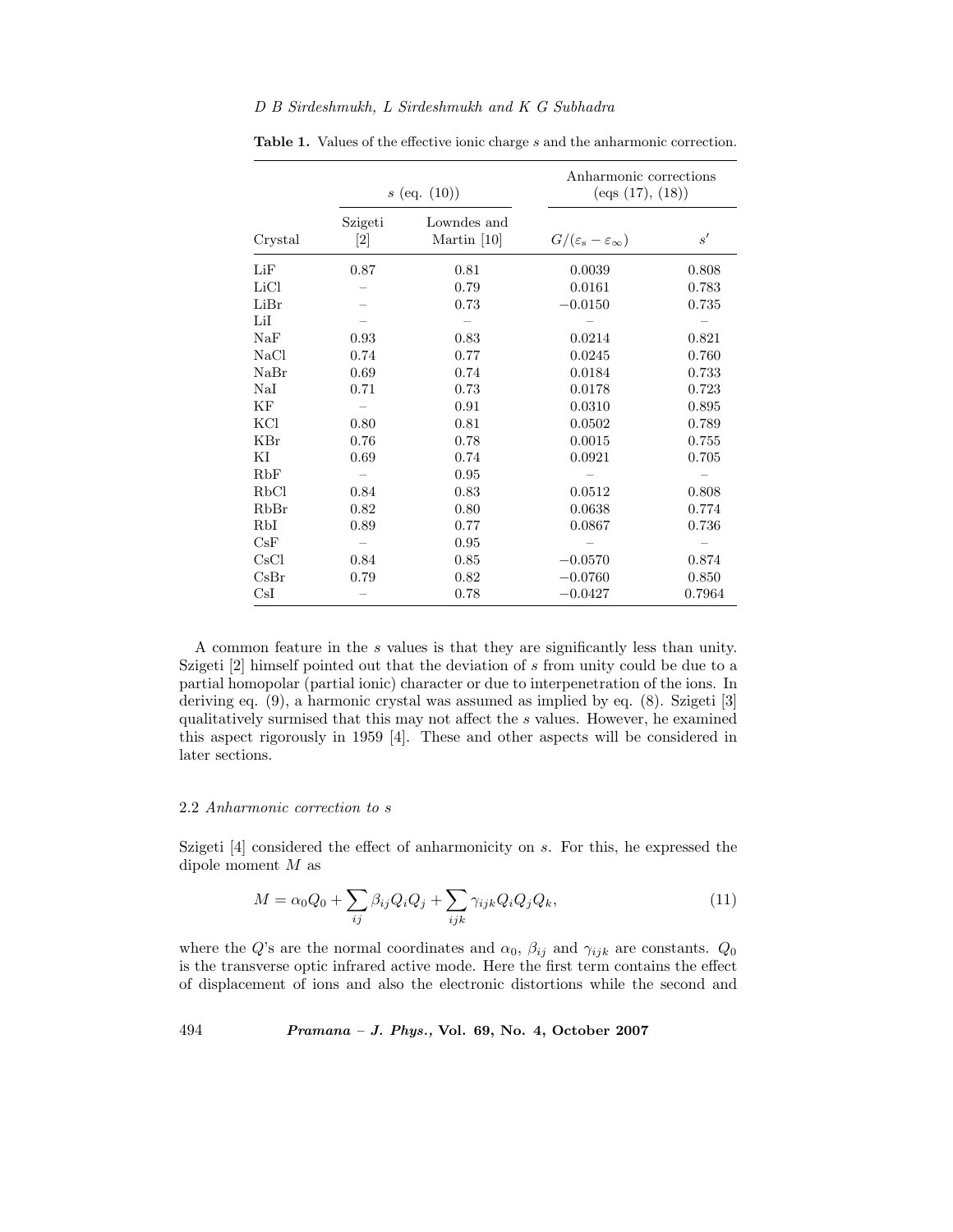third terms are due entirely to electronic deformation. Similarly, he expressed the potential energy W as

$$
W = Wh + W', \t\t(12)
$$

$$
W_{\rm h} = (1/2) \sum_{i} \omega_i^2 Q_i^2, \tag{13}
$$

and

$$
W' = \sum_{ij} b_{ijk} Q_i Q_j Q_k + \sum_{ijkl} c_{ijkl} Q_i Q_j Q_k Q_l.
$$
 (14)

Here  $W<sub>h</sub>$  represents the harmonic and  $W'$  the anharmonic terms.  $(\omega_i/2\pi)$  is the frequency  $\nu_i$  of the *i*th mode and  $b_{ijk}$  and  $c_{ijkl}$  are constants. While macroscopic polarization arises only out of long wavelength modes, the summation in eqs (13) and (14) involves normal modes of all wavevectors. W is the potential energy with respect to all forces arising from lattice displacements. Therefore,

$$
W = potential energy of lattice + EextM.
$$
 (15)

where M and W are given by eqs (11) and (12) and  $E_{ext}$  is the external field. Writing the Hamiltonian and applying perturbation theory, Szigeti [4] showed that

$$
\varepsilon_{\rm s} - \varepsilon_{\infty} = \eta + G,\tag{16}
$$

where  $\eta$  is the harmonic and G the anharmonic contributions.  $\eta$  is the second term in eq.  $(9)$  whereas G is a function of the two dielectric constants and the constants in eqs (11) and (14).

In a later paper, Szigeti  $[5]$  expressed G in terms of measurable quantities and obtained:

$$
\frac{G}{(\varepsilon_{\rm s} - \varepsilon_{\infty})} = \frac{T\varepsilon_{\rm s}}{(\varepsilon_{\rm s} - \varepsilon_{\infty})} \left[ \frac{1}{\varepsilon_{\rm s}} \left( \frac{\partial \varepsilon_{\rm s}}{\partial T} \right)_{\rm P} + \frac{1}{\varepsilon_{\rm s}} \left( \frac{\partial \varepsilon_{\rm s}}{\partial P} \right)_{\rm T} \left( \frac{3\alpha}{\psi} \right) \right],\tag{17}
$$

where  $\alpha$  is the linear coefficient of thermal expansion,  $\psi$  the compressibility and T the temperature. s', the Szigeti charge corrected for anharmonicity is given by

$$
s' = s(1 - \delta)^{1/2},\tag{18}
$$

where  $\delta$  is the anharmonicity correction  $G/(\varepsilon_{s} - \varepsilon_{\infty})$ .

The importance of Szigeti's work lies in relating the anharmonic correction to experimentally measured quantities like thermal expansion coefficient and compressibility without assuming any detailed model for the anharmonic forces.

Szigeti [5] estimated the anharmonic correction  $G/(\varepsilon_{s} - \varepsilon_{\infty})$  only for three alkali halides (NaCl, KCl and LiF) as the required experimental data was available only for these crystals. From the results, Szigeti [5] concluded that the anharmonic correction (i) is very small, of the order of  $10^{-2}$ , (ii) affects the s value by about 2% and (iii) enhances, though very slightly, the deviation of s from unity. Samara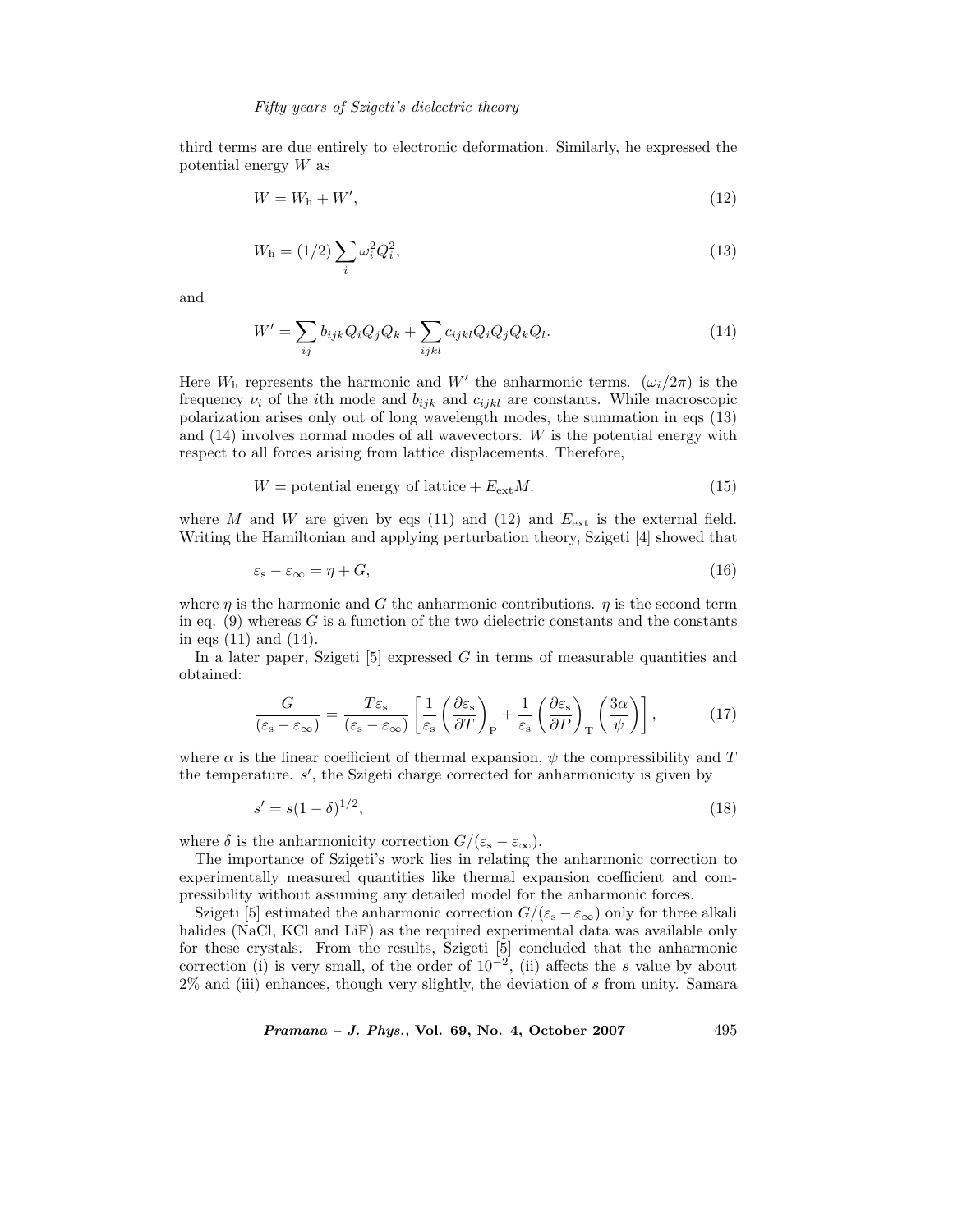[11] extended these calculations to crystals with CsCl structure. His results showed that the anharmonic correction  $G/(\varepsilon_{s} - \varepsilon_{\infty})$  is negative for these crystals and it reduces the difference between s and unity.

As mentioned, due to the availability of limited data, Szigeti [5] could estimate the anharmonic correction only for three alkali halides. Further, he did not report the value of s . Recently, data on all the quantities in eq. (16) for several alkali halides have been compiled by Sirdeshmukh *et al* [12]. Using these data, the present authors have estimated the anharmonic correction  $G/(\varepsilon_{s} - \varepsilon_{\infty})$  and the corrected Szigeti charge  $s'$  from eqs (16) and (17) for a number of alkali halides. These results are included in table 1. It is seen that the anharmonic correction  $G/(\varepsilon_{s} - \varepsilon_{\infty})$  has a small value and the  $s'$  values are only slightly different from the  $s$  values. Thus, the neglect of anharmonicity in the derivation of Szigeti's first relation (eq. (10)) is not the cause of the difference between s and unity.

It can also be seen that the anharmonic correction has different signs for different crystals. Thus, it is negative for LiBr and the cesium halides and positive for the other alkali halides. The negative value is of significance. It is observed [11,13] that crystals with a negative anharmonic correction have a negative value for the temperature derivative of static dielectric constant.

### 2.3 *Spectroscopic implication of the Szigeti relation*

Lyddane *et al* [14] derived the following relation:

$$
(\varepsilon_{\rm s}/\varepsilon_{\infty}) = (\omega_{\rm l}^2/\omega_{\rm t}^2),\tag{19}
$$

where  $\omega_1$  and  $\omega_t$  are the longitudinal and transverse optical phonon frequencies respectively. This relation is referred to as the Lyddane–Sachs–Teller (LST) relation. Combining the LST relation with Szigeti's relation (eq. (10)), we get

$$
s^{2} = (9\mu/4\pi Nz^{2}e^{2})[\varepsilon_{\infty}/(\varepsilon_{\infty}+2)^{2}][\omega_{1}^{2} - \omega_{t}^{2}].
$$
\n(20)

This relation relates s with the splitting  $(\omega_1^2 - \omega_t^2)$  of the optical mode. This splitting is an essential consequence of Szigeti's relation. Mitra and Namjoshi [15] comment that 'no matter how one defines ionicity of a crystal, its only manifestation is in the splitting of the longitudinal and transverse optic phonon frequencies at  $k \sim 0'$ .

# 2.4 *Later developments*

Although the term s in eq. (9) was attributed by Szigeti to the short-range interaction of electronic and atomic displacements, the fact remains that the term was introduced by Szigeti almost arbitrarily to bring about equality between the two sides of eq. (9). The value of s was not evaluated by Szigeti independently, but rather from eq. (9). An evaluation of s independently of Szigeti's relation was certainly desirable. Several models were developed to account for the s values and, more particularly, to account for the deviation of s from unity. These models are discussed in this section.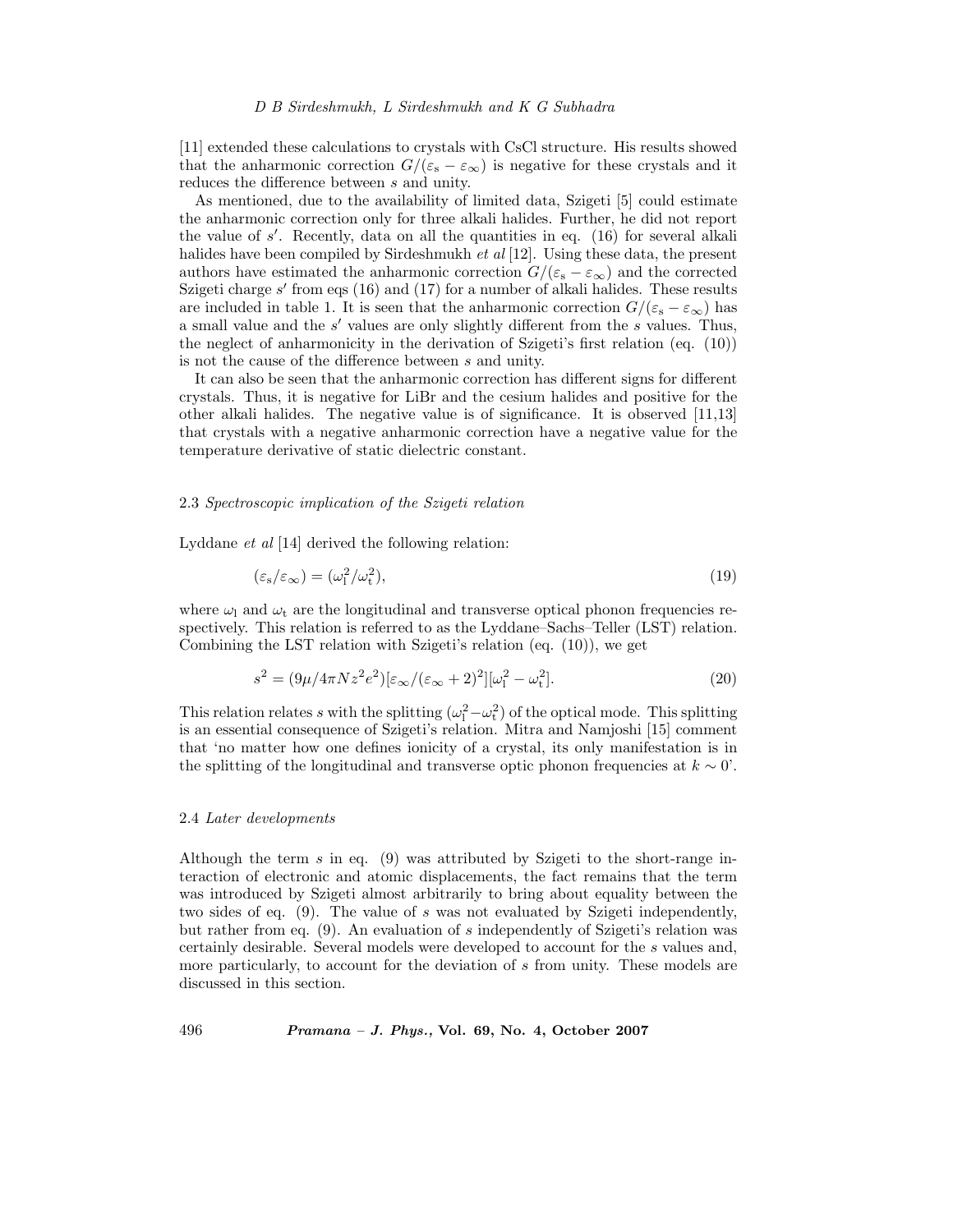Yamashita [16] and Yamashita and Kurosawa [17] treated the problem by a quantum mechanical variation method. They calculated the ionic charge for LiF. Narasimhan [18] extended Yamashita's method to MgO. Yamashita's method has not found further application as it involves more parameters than can be evaluated from experimental data.

Szigeti [3] himself suggested that the mutual distortions of the ions due to their overlap could be a cause of the s values being  $\leq 1$ . Born and Huang [6] pointed out that such distortions would result in a 'distortion dipole moment'  $m(r)$  and that this dipole moment would cause  $s$  to be  $\lt 1$ . However, the treatment of Born and Huang was qualitative. Lundquist [19] used the Heitler–London approach to evaluate the overlap distortion moment for NaCl.

Dick and Overhauser [20] reexamined Szigeti's theory. They pointed out that apart from the electronic polarization and polarization due to displacement of ions included in Szigeti's theory, it is necessary to include 'some further polarization'. Thus, they introduced the concepts of short-range interaction polarization and exchange charge polarization into the theory. These arise from charge redistributions which occur when ions move with resulting changes in electron overlap. Formulating their theory in terms of the shell model, Dick and Overhauser calculated the integrals  $S_{ij}$  necessary to estimate the exchange charge. Finally they obtained a 'generalized Szigeti relation':

$$
s = (e'/e)[1 + (A\mu/e')(1 + A\lambda)^{-1}].
$$
\n(21)

Here  $e'$ , A,  $\mu$  and  $\lambda$  are parameters occurring in the theory; these can be theoretically estimated for each crystal. The values of s calculated from eq. (18) are given in table 2. These values follow the same general trends as the original Szigeti (or Lowndes and Martin) values but are seen to be systematically larger and hence closer to unity. Dick and Overhauser concluded that the short-range interaction polarization and the exchange charge polarization are responsible for the deviation of s from unity.

Hanlon and Lawson [21] observed that the values of the Szigeti charge s of alkali halides lie on a smooth curve when plotted against the difference in the polarizabilities of the negative and positive ions. In order to explain this empirical observation, Hanlon and Lawson modified Szigeti's theory by including the contribution of a mechanical polarization. When an electric field is applied, each ion will be polarized in the direction of the field. But the ions will also move relatively closer. Their electron shells will mechanically repel one another, resulting in a relative shift of each electron cloud with respect to its nucleus. This shift corresponds to an additional polarization. In the positive ion, this mechanical polarization enhances the electrical polarization, but in the negative ion it detracts. Hanlon and Lawson showed that this mechanical polarization contributes to the value of s. Hanlon and Lawson's model led to the following relation:

$$
(1-s) = \frac{[f\mu\Omega_{\rm R}^2(\alpha_0^- - \alpha_0^+)]/ze^2}{[1 - f\mu\Omega_{\rm R}^2(\alpha_0^- - \alpha_0^+)]/z^2e^2}.
$$
\n(22)

Here  $\Omega_R$  is the resonance frequency, z the effective number of electrons contributing to the polarizability and  $f$  a theoretical parameter.  $s$  cannot be evaluated from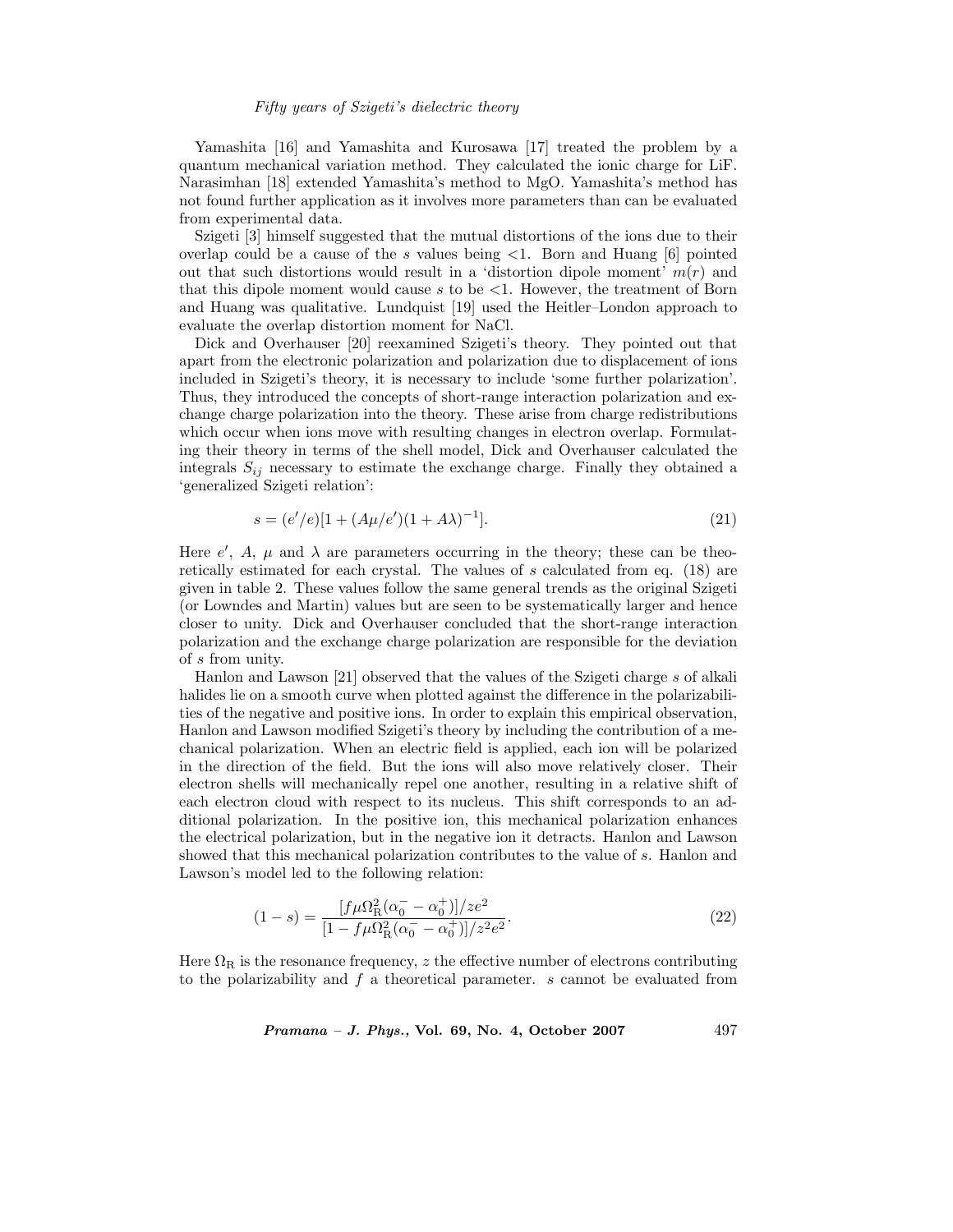|         |              |             |             |                          | $\boldsymbol{s}$  |                          |      |            |              |      |
|---------|--------------|-------------|-------------|--------------------------|-------------------|--------------------------|------|------------|--------------|------|
| Crystal | $\mathbf{a}$ | $\mathbf b$ | $\mathbf c$ | d                        | $\mathbf{e}$      | $\mathbf f$              | g    | $\bold{h}$ | $\mathbf{i}$ | j    |
| LiF     | 0.81         | 0.91        | 0.87        | 0.77                     | 0.638             | 0.63                     | 1.01 | 0.75       | 0.82         |      |
| LiCl    | 0.79         | 0.92        |             |                          |                   |                          | 1.13 | 0.66       | 0.78         |      |
| LiBr    | 0.73         | 0.91        |             |                          |                   | -                        | 1.15 | 0.63       | 0.74         |      |
| LiI     |              | 0.91        |             |                          |                   | -                        |      | $\equiv$   |              |      |
| NaF     | 0.83         | 0.93        | 0.91        | 0.96                     | 0.69              | 0.73                     | 0.96 | 0.83       | 0.82         | 0.77 |
| NaCl    | 0.77         | 0.91        | 0.74        | 0.74                     | 0.66              | 0.61                     | 0.97 | 0.77       | 0.76         | 0.78 |
| NaBr    | 0.74         | 0.89        | 0.70        | 0.69                     |                   | 0.60                     | 1.02 | 0.74       | 0.74         | 0.78 |
| NaI     | 0.73         | 0.89        | 0.69        | 0.64                     | $\qquad \qquad -$ | 0.63                     | 1.04 | 0.70       | 0.70         | 0.83 |
| KF      | 0.91         | 0.98        |             |                          | $\qquad \qquad -$ |                          | 0.91 | 0.97       | 0.88         | 0.82 |
| KCI     | 0.81         | 0.93        | 0.85        | 0.83                     | 0.71              | 0.69                     | 0.83 | $0.91\,$   | 0.78         | 0.85 |
| KBr     | 0.78         | 0.93        | 0.77        | 0.78                     | $0.67\,$          | 0.58                     | 0.88 | 0.86       | 0.75         | 0.86 |
| ΚI      | 0.74         | 0.91        | 0.69        | 0.72                     | 0.67              | 0.54                     | 0.72 | 0.89       | 0.71         | 0.86 |
| RbF     | 0.95         | 1.05        |             |                          |                   | $\overline{\phantom{m}}$ | 0.96 | 1.00       | 0.93         | 0.85 |
| RbCl    | 0.83         | 0.95        | 0.91        | 0.86                     |                   | 0.73                     | 0.91 | 0.93       | 0.81         | 0.89 |
| RbBr    | 0.80         | 0.92        | 0.83        | 0.80                     | $\qquad \qquad -$ | 0.66                     | 0.86 | 0.92       | 0.77         | 0.90 |
| RbI     | 0.77         | 0.93        |             | 0.75                     | $\qquad \qquad -$ | 0.68                     | 0.85 | 0.91       | 0.73         | 0.91 |
| CsF     | 0.95         |             |             | $\overline{\phantom{m}}$ | $\qquad \qquad -$ | $\overline{\phantom{m}}$ | 1.12 | 0.92       | 0.93         |      |
| CsCl    | 0.85         |             |             | 0.91                     | -                 | 0.60                     | 0.93 | 0.93       | 0.83         |      |
| CsBr    | 0.82         |             |             | 0.83                     | 0.57              | 0.63                     | 0.88 | 0.91       | 0.79         |      |
| CsI     | 0.78         |             |             |                          | 0.67              | 0.51                     | 0.86 | 0.84       | 0.74         |      |

**Table 2.** Values of the Szigeti charge s obtained from different models.

(a) Expt. values, Lowndes and Martin [10]; (b) Dick and Overhauser [20]; (c) Hanlon and Lawson [21]; (d) Havinga [22]: eq. (23); (e) Havinga [22]: eq. (24); (f) Havinga [22]: eq. (25); (g) Goyal *et al* [28]: (LM); (h) Goyal *et al* [28]: (SM); (i) Goyal *et al* [28]: (TSM); (j) Mahan [29], Michihiro *et al* [30].

this relation directly. But, Hanlon and Lawson plotted the known values of  $(1-s)$ against the right-hand-side assuming values of z and  $f/z$ . The plot with  $z = 4$ and  $f/z = 0.53$  is shown in figure 1. Most of the data points lie on a linear plot. Introducing these values of z and  $f/z$  in the right-hand side of eq. (22), Hanlon and Lawson recalculated s; these s values are included in table 2.

Havinga [22] critically examined the model of Dick and Overhauser [20]. He ignored the 'exchange charge' part in Dick and Overhauser's model and, further, converted the various model parameters into experimental properties. Thus, he obtained the following 'new expressions' for the Szigeti charge s:

$$
(1-s)^{2} = [(\varepsilon_{s} + 2)/(\varepsilon_{\infty} + 2)][\mu\omega_{t}^{2}/z^{2}e^{2}](\alpha_{+}^{\text{free}} - \alpha_{-}^{\text{free}} - \alpha_{\infty}), \tag{23}
$$

$$
(1-s)^2 = \frac{\left[ (\varepsilon_{\infty} - 1)/(\varepsilon_{\infty} + 2) \right] \gamma + \left[ 3/(\varepsilon_{\infty} + 2)^2 \right] (\partial \varepsilon_{\infty}/\partial T)}{\left[ (\varepsilon_{\rm s} - 1)/(\varepsilon_{\rm s} + 2) \right] \gamma + \left[ 3/(\varepsilon_{\rm s} + 2)^2 \right] (\partial \varepsilon_{\rm s}/\partial T)},\tag{24}
$$

and

$$
(1-s)^2 = \frac{\left[ (\varepsilon_{\infty} - 1)/(\varepsilon_{\infty} + 2) \right] \beta + \left[ 3/(\varepsilon_{\infty} + 2)^2 \right] (\partial \varepsilon_{\infty}/\partial P)}{\left[ (\varepsilon_{\rm s} - 1)/(\varepsilon_{\rm s} + 2) \right] \beta + \left[ 3/(\varepsilon_{\rm s} + 2)^2 \right] (\partial \varepsilon_{\rm s}/\partial P)} \tag{25}
$$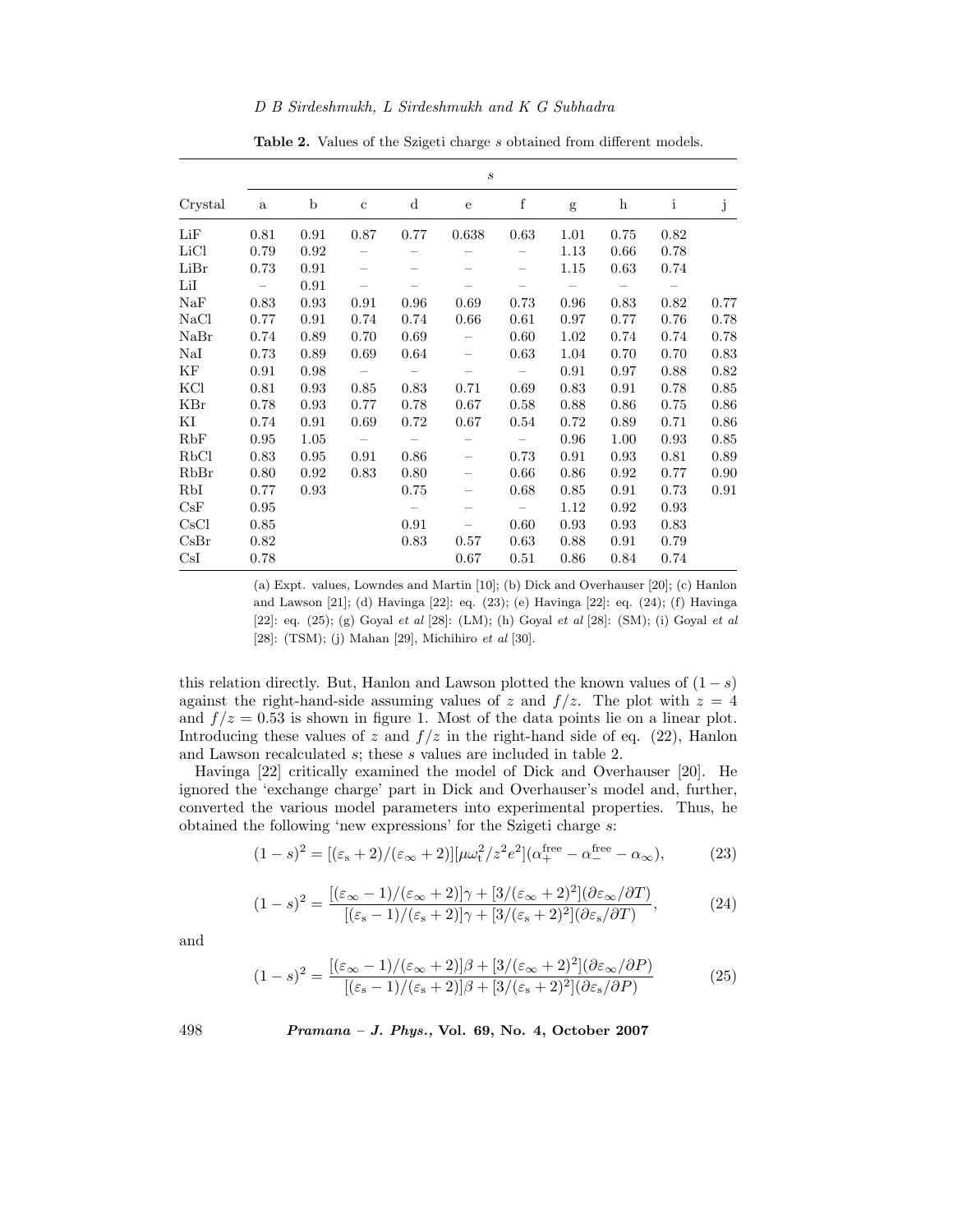*Fifty years of Szigeti's dielectric theory*



**Figure 1.** Plot of  $(1-s)$  vs. the right-hand side of eq. (22) with  $z = 4$  and  $f / z = 0.53$ .

Here  $\gamma$  is the volume coefficient of thermal expansion and  $\beta$  is the negative of compressibility. Havinga calculated the s values from eq. (23) using literature values for the polarizabilities. Their values of  $s$  are given in table 2. Due to limitation of data on pressure and temperature derivatives of the dielectric constants, Havinga tested eq. (24) only on NaCl and KCl and eq. (25) only on NaCl. The present authors have calculated s values from eqs  $(24)$  and  $(25)$  for several alkali halides taking recent data from Sirdeshmukh *et al* [12]. These values (table 2; columns d, e, f) are substantially less than the s values from most other sources.

Hardy [23] critically examined the assumptions in the model of Dick and Overhauser [20]. He assumed that the change in charge density due to ionic distortion is proportional to that predicted from the overlap of the free ion functions. The most important contribution made by Hardy [23] is that he split the dipole moment  $m(r)$  into two parts  $m_+(r)$  and  $m_-(r)$  centred on the positive and negative ions respectively. The general expression for these dipole moments is

$$
m_{\pm} = \frac{q_{\text{exc.}}r_{\pm}}{2} = |e| \sum_{ij} S_{ij}^2 r_{\pm}, \qquad (26)
$$

where

$$
\sum_{ij} S_{ij}^2 \propto \lambda R_0 \exp(-R_0/\rho). \tag{27}
$$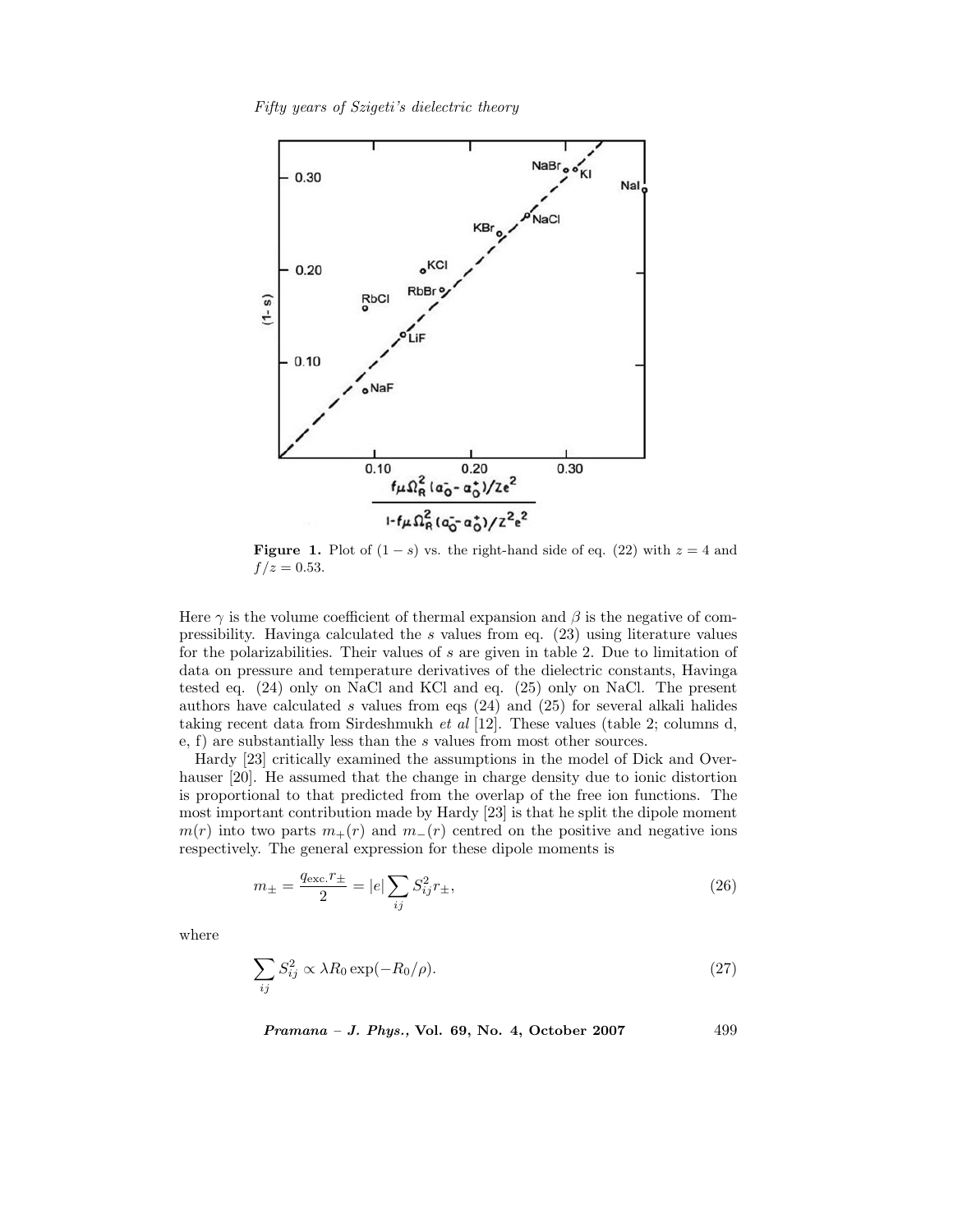

**Figure 2.** Plot of  $(1 - s)$  vs. the right-hand side of eq.  $(28)$ .

Combining eqs (26) and (27), Hardy [23] finally obtained

$$
(1-s) \propto \lambda (r_{-}^{2} - r_{+}^{2}) [(1/\rho) - (2/R_{0})] \exp(-R_{0}/\rho). \tag{28}
$$

In the above,  $S_{ij}$  is an integral appearing in Dick and Overhauser's theory, r<sub>−</sub> and  $r_{+}$  are the ionic radii,  $R_{0}$  the interionic distance, and  $\lambda$  and  $\rho$  are constants in the Born repulsion term. Hardy showed that the plot of  $(1 - s)$  against the right-hand side is linear (figure 2).

The concept of the deformation dipole moment originally introduced to explain the Szigeti charge values was applied by Hardy to the problem of lattice dynamics of alkali halide crystals. Hardy [24] included the interactions due to the deformation dipole moment in the dynamical matrix for KCl to obtain the dispersion curves. This method was applied to study the lattice dynamics of several other alkali halide crystals with NaCl and CsCl structures [25,26].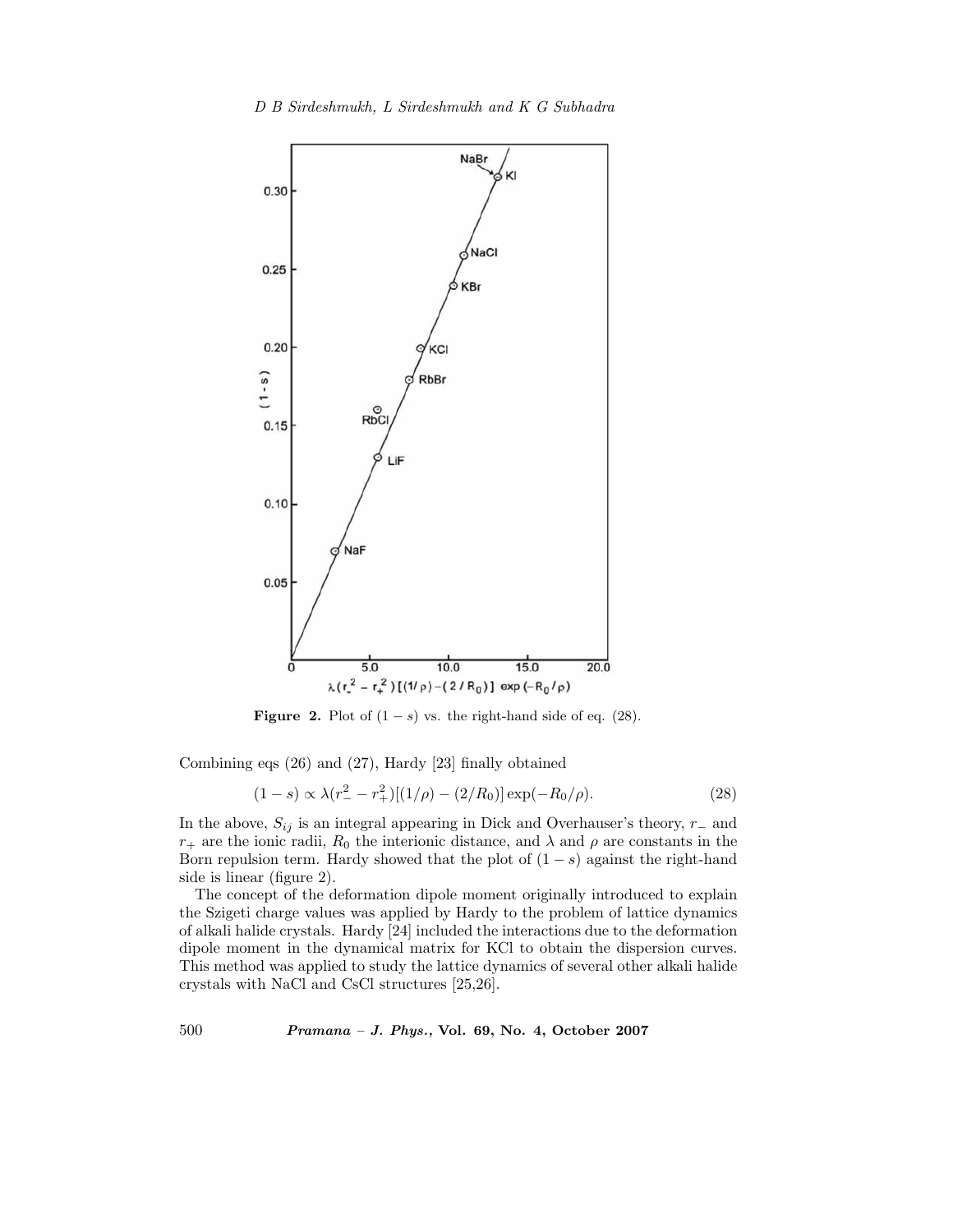Mitskevitch [27] considered the effect of multipole interactions on ionic distortions and hence on the values of s. The monopole–dipole interactions are cancelled but the monopole–hexadecapole interaction makes a significant contribution. Values of s calculated by Mitskevitch for some alkali halides from such an interaction agree well with the experimental values of s.

Goyal *et al* [28] examined the close dependence of the effective ionic charge upon the lattice vibration model. They derived expressions for s corresponding to the Lundquist (LM), simple shell (SM) and three-body shell (TSM) models. The values are given in table 2. They are of the same order and differ only slightly from those calculated by Lowndes and Martin [10] from Szigeti's relation (eq. (10)).

In recent years, Mahan [29] has revived the deformation dipole model originally introduced by Hardy in the 1960s. Mahan [29] made *ab initio* calculations of the polarizabilities of alkali ions and used them to calculate the refractive index and the effective ionic charge by employing improved 'calculational technology'.

Mahan [29] put down the deformation dipole moment  $\bar{p}_l^{\mu}$  as

$$
\bar{p}_l^{\mu} = \sum_{\nu=1}^3 \bar{\gamma}_l^{\mu\nu}(R_k) e Z_k u_k^{\nu},\tag{29}
$$

where  $\bar{\gamma}_l^{\mu\nu}$  is the deformation dipole tensor of the ion l,  $R_k$  the relative site vector between ions l and k,  $z_k$  the valence and  $u_k^{\nu}$  the relative displacement of ion k. Mahan derived the perturbation equations for the deformation dipole tensor by the combined use of self-consistent treatment of local density approximation and the spherical solid model. The effective ionic charge s is calculated from

$$
s = (1 - \tau) \tag{30}
$$

and

$$
\tau = 2(\gamma_1 + 2\gamma_t). \tag{31}
$$

Here  $\gamma_1$  and  $\gamma_t$  are the longitudinal and transverse components of the tensor. Mahan [29] calculated the values of s for alkali halides excluding the iodides. Recently, Michihiro *et al* [30] extended Mahan's method to the alkali iodides. The resulting s values are included in table 2. Mahan concluded that the deformation dipole model can explain the origins of the deviation of s from unity.

The attempts described above have introduced some sophistication into Szigeti's theory and have provided a deeper insight into the polarization mechanisms. However, as far as the effective charge is concerned, the values given by the simple Szigeti relation have remained essentially unaltered.

# **3. Aspects of the Szigeti charge**

# 3.1 *Values of* s *for various crystals*

The most important aspect of Szigeti's theory is the concept of the effective ionic charge s. This is also called the Szigeti charge and is often denoted by  $q^*$ . Though Szigeti [2] had mainly the alkali halides in view, he evaluated the value of s for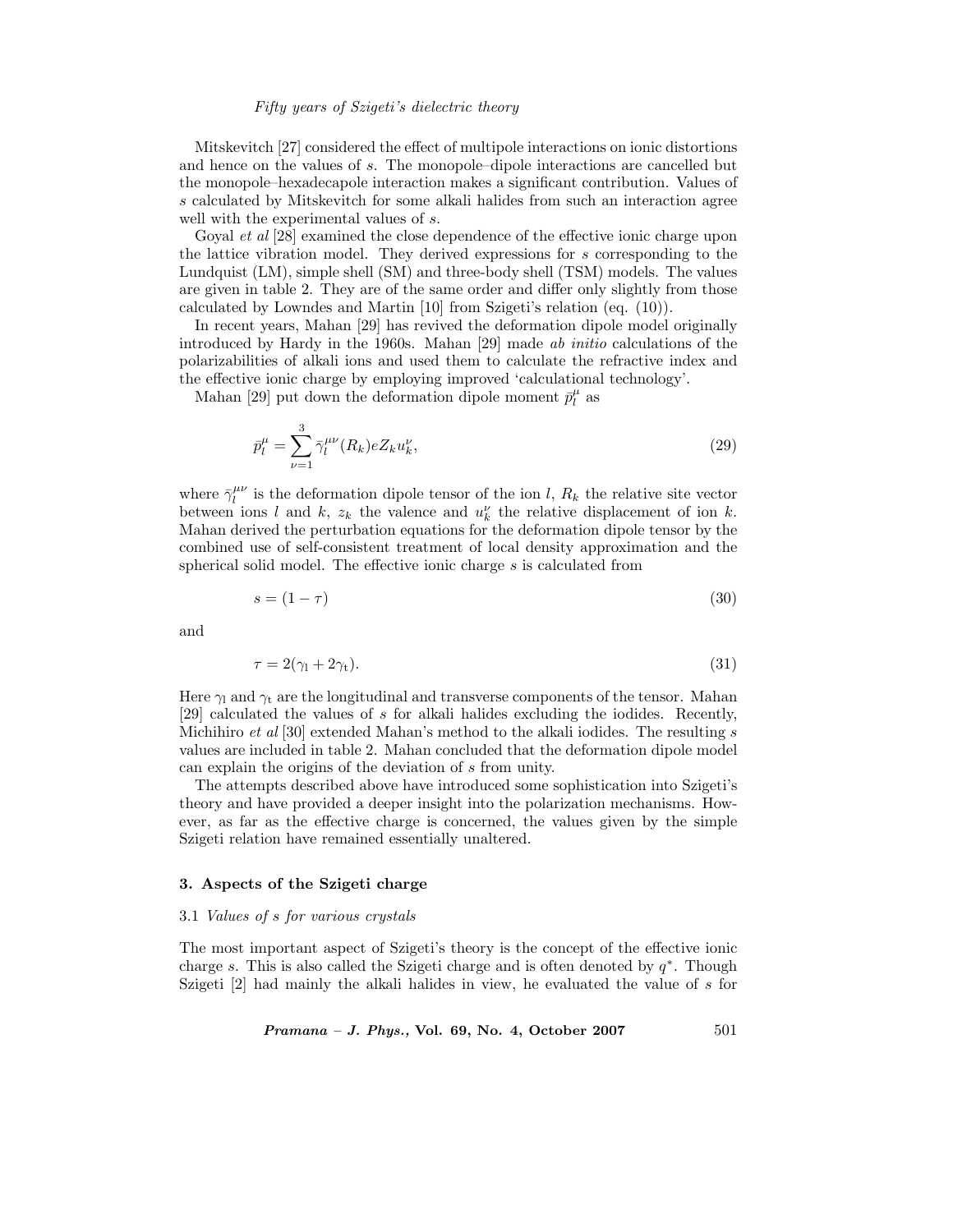| Crystal                           | $\boldsymbol{s}$ | Ref.         | Crystal           | $\boldsymbol{s}$ | Ref.        |
|-----------------------------------|------------------|--------------|-------------------|------------------|-------------|
| NaCl structure                    |                  |              | Diamond structure |                  |             |
| AgCl                              | 0.69             | $\mathbf{a}$ | С                 | $\theta$         | h           |
| AgBrl                             | 0.68             | a            | $\mathrm{Si}$     | $\overline{0}$   | $\mathbf h$ |
| MgO                               | 0.60             | b            | Ge                | $\Omega$         | $\mathbf h$ |
| CaO                               | 0.64             | b            | $ZnS$ structure   |                  |             |
| SrO                               | 0.78             | b            | GaP               | 0.58             | h           |
| BaO                               | 0.66             | b            | GaAs              | 0.51             | $\mathbf h$ |
| N <sub>i</sub> O                  | 0.84             | $\mathbf c$  | GaSb              | 0.33             | h           |
| CoO                               | 0.89             | $\mathbf c$  | InP               | 0.68             | h           |
| MnO                               | 1.08             | $\mathbf c$  | InAs              | 0.56             | h           |
| CaS                               | 0.41             | $\mathbf d$  | InSb              | 0.42             | $\mathbf h$ |
| SrS                               | 0.58             | e            | ZnS               | 0.85             | h           |
| $_{\rm BaS}$                      | 0.49             | e            | ZnSe              | 0.71             | $\mathbf h$ |
| $CsCl$ structure                  |                  |              | ZnTe              | 0.53             | $\mathbf h$ |
| TICI                              | 0.87             | a            | CdS               | 1.00             | $\mathbf h$ |
| TlBr                              | 0.84             | a            | CdSe              | 0.71             | $\mathbf h$ |
| $FeS2$ structure                  |                  |              | CdTe              | 0.74             | h           |
| FeS <sub>2</sub>                  |                  | f            | Rutile structure  |                  |             |
| MnTe <sub>2</sub>                 | 0.62             | $\mathbf f$  | MgF <sub>2</sub>  | 0.83             | ı           |
|                                   |                  |              | TiO <sub>2</sub>  | 0.58             |             |
| $Sr(NO3)2$ structure              |                  |              | GeO <sub>2</sub>  | 0.54             | j<br>j<br>j |
| Pb(NO <sub>3</sub> ) <sub>2</sub> | 0.84             | g            |                   |                  |             |
| Sr(NO <sub>3</sub> ) <sub>2</sub> | 1.04             | g            | SnO <sub>2</sub>  | 0.57             |             |
| Ba(NO <sub>3</sub> ) <sub>2</sub> | 0.71             | g            |                   |                  |             |

Table 3. Values of the Szigeti charge s for crystals with different structures.

(a) Lowndes and Martin [10]; (b) Sirdeshmukh and Sirdeshmukh [32]; (c) Plendl *et al* [33]; (d) Sirdeshmukh and Reddy [34]; (e) Sirdeshmukh [35]; (f) O'Nari *et al* [36]; (g) Sirdeshmukh [37]; (h) Mitra and Marshall [31]; (i) Sirdeshmukh [38]; (j) Gervais [39].

several other cubic diatomic crystals like TlCl, MgO and ZnS, triatomic crystals like  $\text{CaF}_2$  and anisotropic crystals like TiO<sub>2</sub>. In the same spirit, the Szigeti charge has been evaluated by several workers for crystals belonging to different structures. Mitra and Marshall [31] quoted values for the fully covalent diamond-type crystals and to several partially covalent crystals like ZnS. s values for several crystals are given in table 3.

The experimental quantities needed for the calculation of the Szigeti charge are  $\varepsilon_{\infty}$ ,  $\varepsilon_{\rm s}$  and  $\nu_{\rm t}$ . Values of  $\varepsilon_{\infty}$  are generally very accurate. But uncertainties do exist in the values of  $\varepsilon_s$  and  $\nu_t$  which can create uncertainties in s. Thus Havinga [22] reported values of 0.79 and 0.89 for s for RbI using different values of  $\varepsilon_{\rm s}$ . Similarly, s values of 0.94 and 0.87 were reported by Samara  $[40]$  for  $PbF<sub>2</sub>$  using different values of  $\nu_t$ . Thus an uncertainty of 5–10% can exist in the reported s values.

# 3.2 *Szigeti charge and ionicity*

It can be seen from tables 1 and 3 that, in general,  $s \leq 1$ . Some views regarding the factors that contribute to the difference  $(1-s)$  have been discussed in §2.4.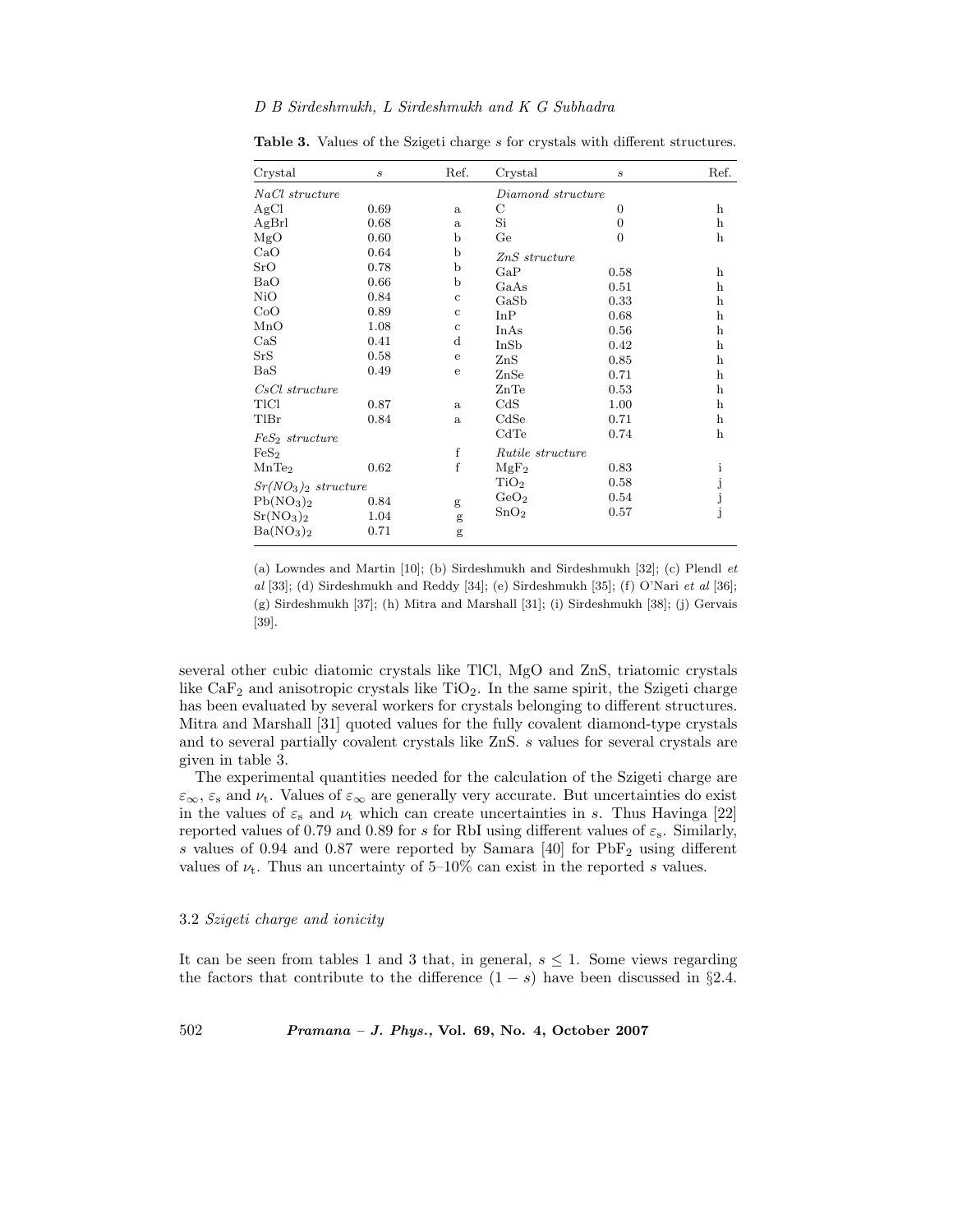

**Figure 3.** Plot of s vs. exp  $f_i$ .

Szigeti [2] himself suggested that one of the factors could be that 'the bond has a partial homopolar character' but he did not pursue this possibility in any of his later papers. However, from time to time, the view has been expressed that the Szigeti charge is a measure of the ionicity of the bond in the crystal [15,36,41,43].

There are several measures of the ionicity. A commonly employed measure is the Phillips ionicity  $f_i$  [44]. Phillips plotted  $f_i$  against an effective charge S and obtained a linear plot. However, the effective charge S used by Phillips has a different definition and, further, he considered only crystals with the zinc blende structure. Gervais [39] examined the correlation of  $f_i$  and the Szigeti charge s by plotting s against  $\exp(f_i)$  for over 60 crystals belonging to several structures. The plot (figure 3) was linear with data points evenly scattered around the straight line. Thus, the Szigeti charge s can be considered as a measure of ionicity of the bond.

# 3.3 *Empirical relation between the Szigeti charge and physical properties of crystals*

Apart from being an ionicity parameter, the Szigeti charge s is now considered an independent physical entity and correlations have been proposed between s and several physical properties. Some of them are discussed in this section.

3.3.1 s *and interionic distance* r: Ram Niwas *et al* [45] plotted log s against log r and obtained linear plots (figure 4) for each ion. They proposed the relation

$$
s = kr^m,\tag{32}
$$

where  $m$  is 0.5 for all plots and the constant  $k$  has a different value for each ion. From the plots it is seen that k increases with the size of the anion. Lowndes and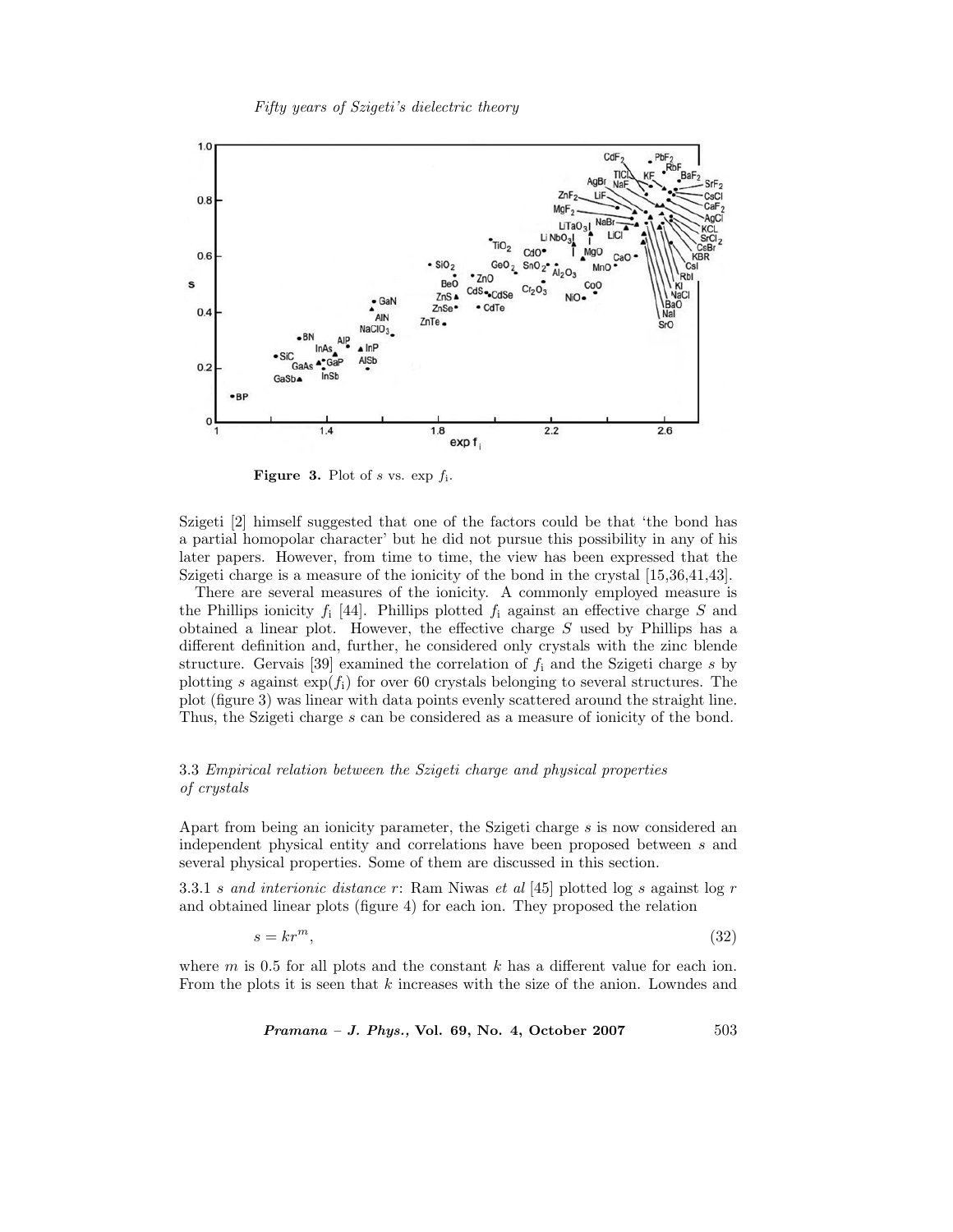

Figure 4. Plots of log s vs. log r.

Martin [10] found that a plot of s and the radius ratio  $(r_{+}/r_{-})$  for the alkali halides is a smooth curve (figure 5) with a separate curve for each halogen (or alkali ion). Koh [43] obtained linear s vs.  $(r_{-}/r)$  plots (figure 6). Assuming equations of the type

$$
s = a(r^-/r) + b,\tag{33}
$$

Koh obtained values of a and b for each cation.

3.3.2 s *and polarizabilities*: Hanlon and Lawson [21] plotted s against the polarizability difference  $(\alpha_0^+ - \alpha_0^-)$  for the alkali halides and obtained a smooth curve (figure 7) in the form of a hyperbola. Sirdeshmukh [46] used this curve to estimate values of s for the lithium halides which were not otherwise known at that time. On the other hand, Mitra and Marshall [31] found that the s vs.  $(\alpha_0^+ - \alpha_0^-)$  plot is linear (figure 8) for the II–VI and III–V compounds with ZnS structure.

3.3.3 s *and thermal expansion*: Sirdeshmukh [46] proposed the following relation between s and the linear coefficient of thermal expansion  $\alpha$ :

$$
\alpha s^2 = \text{constant.} \tag{34}
$$

This relation holds well in the case of the alkali halides with NaCl structure. Earlier, Megaw [47] proposed the relation

$$
\alpha q^2 = \text{constant.} \tag{35}
$$

Here  $q$  is the 'electrostatic share' given by the ratio of ionic charge  $ze$  to the coordination number  $C$  of an ion. Thus eq.  $(35)$  becomes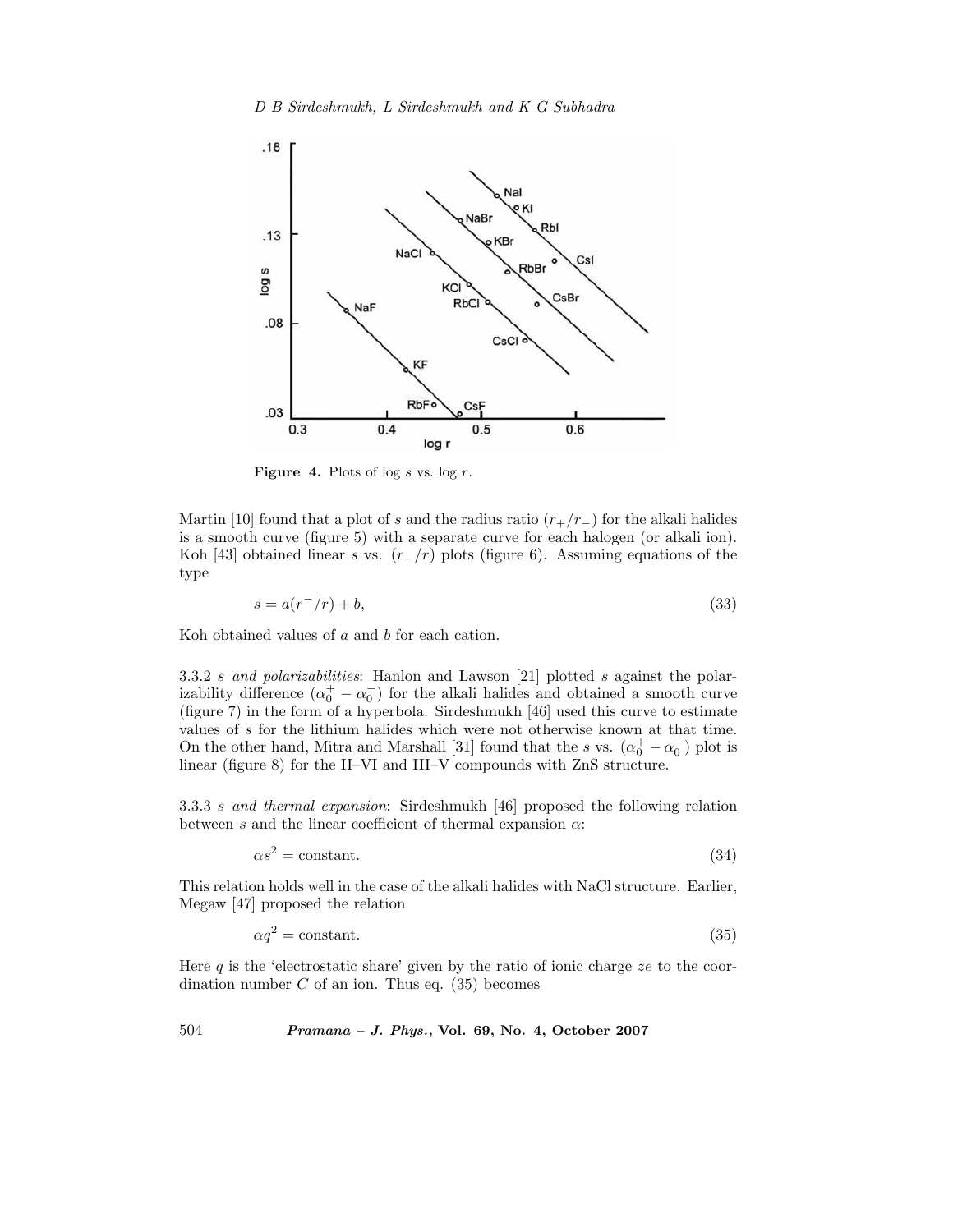*Fifty years of Szigeti's dielectric theory*



**Figure 5.** Plots of s vs.  $(r_{+}/r_{-})$ .



**Figure 6.** Plots of log s vs.  $(r_{-}/r)$ .

$$
(\alpha z^2 e^2 / C) = \text{constant.} \tag{36}
$$

This relation explains the difference in the thermal expansion of crystals with different valencies. Sirdeshmukh [46] pointed out that, in view of Szigeti's theory, eq. (36) reduces to eq. (34).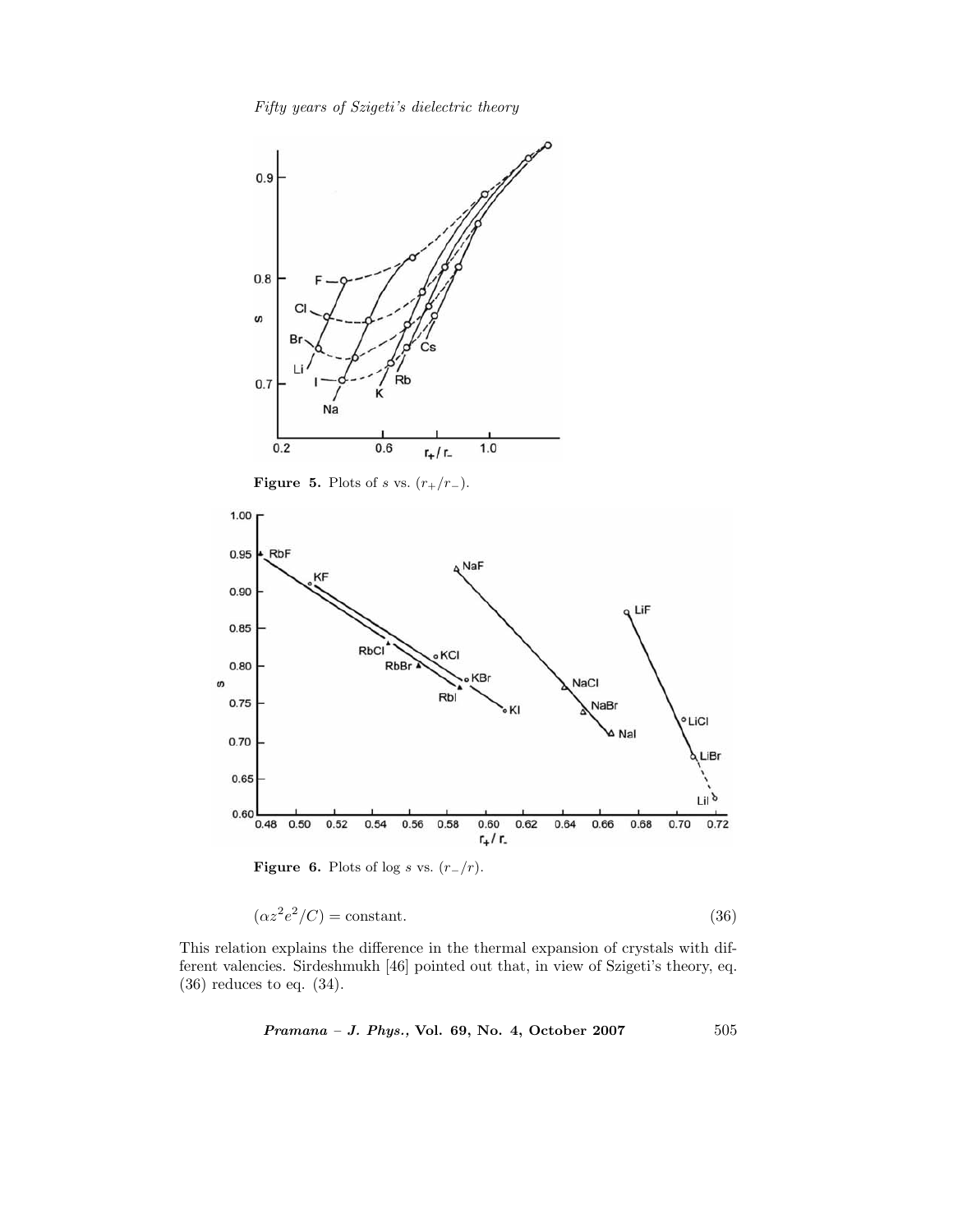

**Figure 7.** Plot of s vs.  $(\alpha^- - \alpha^+)$  for alkali halides.



**Figure 8.** Plots of s vs.  $(\alpha^- - \alpha^+)$  for II–VI and III–V compounds.

From rigorous lattice dynamics, Mitra [48] derived the relation

$$
\gamma_{\rm t} = \frac{(V_a/z^2)(\partial f/\partial V_a) - (4\pi/3)(s^2/V_a)}{(2f/z^2) - (8\pi^2/3)(s^2/V_a)}.\tag{37}
$$

Here  $\gamma_t$  is the transverse optical Gruneisen parameter,  $V_a$  the unit cell volume, z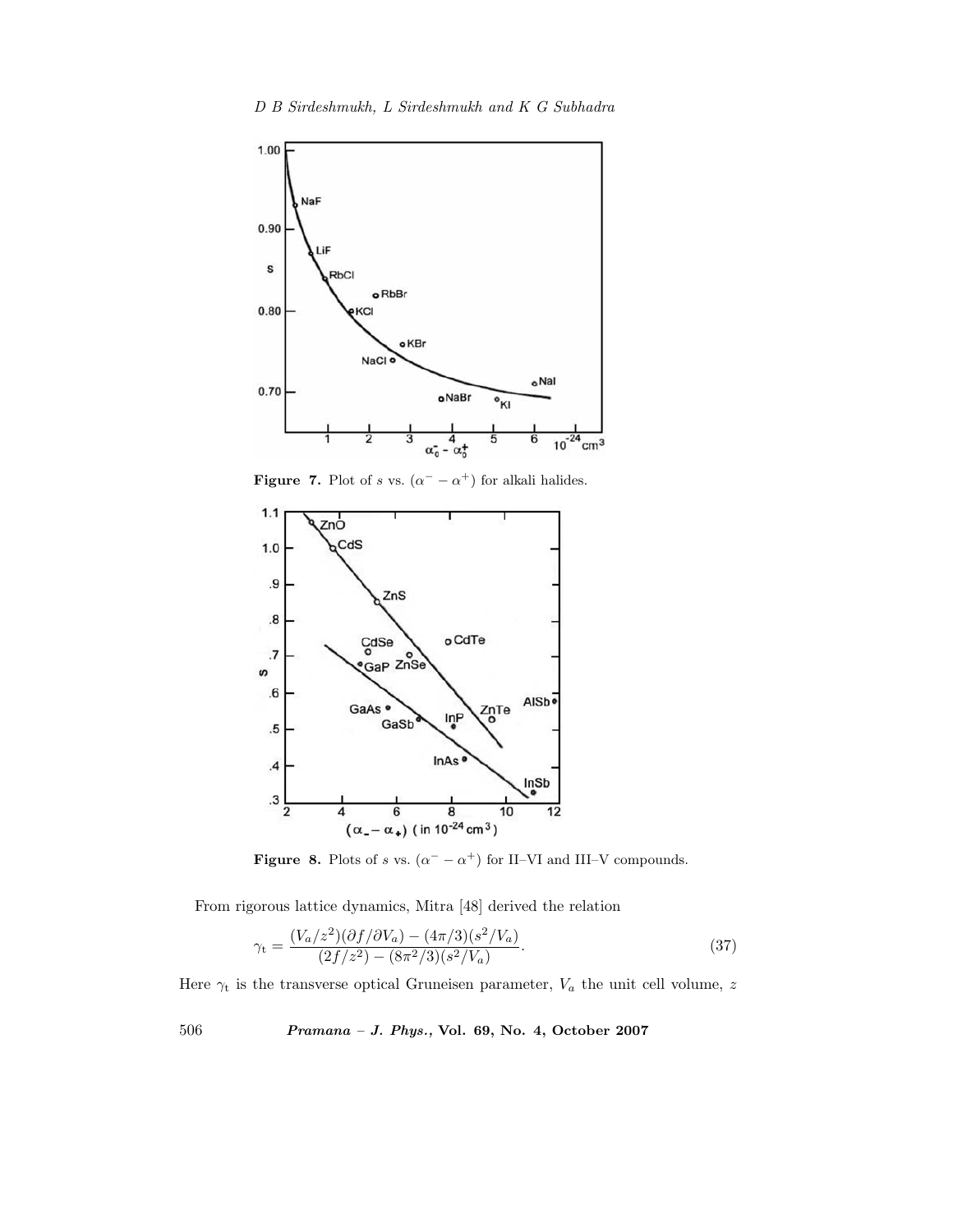

halides.

the valency and  $f$  the force constant. Mitra [50] argued that the first term in the numerator does not vary much from crystal to crystal and the second term in the denominator is very much smaller than the first term. Hence  $\gamma_t$  should correlate with s. A linear plot between  $\gamma_t$  and s is shown (figure 9) for a variety of crystals like Ge, Si, II–VI, III–V compounds and the alkali halides.

3.3.4 s *and the strain polarizability constant* λ: The strain polarizability constant  $\lambda$  is defined as

$$
\lambda = 1 - (6n\rho)(n^2 + 2)^{-1}(n^2 - 1) - 1(\partial n/\partial \rho).
$$
 (38)

Here *n* is the refractive index and  $\rho$  the density. Burstein and Smith [49] suggested that qualitatively  $\lambda$  is a measure of homopolarity having a large value (∼1) for diamond and smaller values  $(0.5)$  for the ionic alkali halides. Since s is a measure of ionicity, Bansigir [50] looked for a correlation between s and  $\lambda$ . Plotting s against  $\lambda$  for several alkali halides, he obtained a linear plot (figure 10).

3.3.5 s *and the hyperfine coupling constant* A: The hyperfine coupling constant (hfc) A of a crystal doped with ions can be theoretically estimated. It has been established that A is related to the degree of covalency in the bonding in the host lattice. Motida [51] calculated the hfc for a number of divalent crystals doped with  $Mn^{++}$  ions and found that the plot of A and  $(1-s)$  (figure 11) was linear. A linear plot was also obtained for  $(1-s)$  and A of alkali halides doped with  $Cr^+$  ions.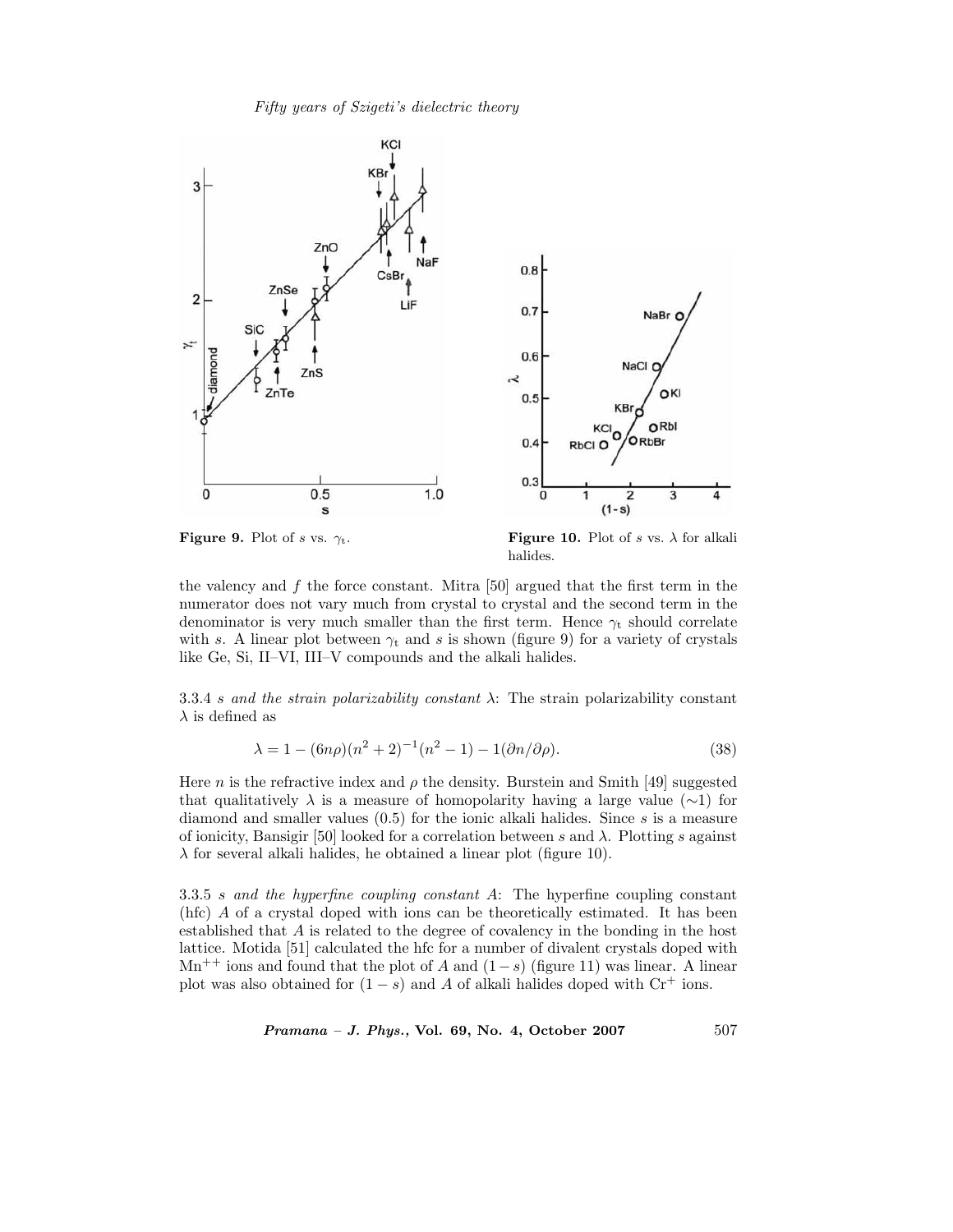

**Figure 11.** Plot of hfc constant A vs.  $(1 - s)$  for Mn<sup>2+</sup>-doped divalent compounds.

3.3.6 s *and the microhardness* H: Sirdeshmukh *et al* [52] calculated the Gilman– Chin parameter  $(H/C_{44})$  for a number of halides, chalcogenides and carbides with NaCl structure;  $H$  is the microhardness and  $C_{44}$  the shear elastic constant. Examining the systematics in the  $(H/C_{44})$  values, they found that the  $(H/C_{44})$  vs.  $s^2$ plot is hyperbolic (figure 12). On this basis, they suggested the relation

$$
(H/C_{44})s^2 = \text{constant.}\tag{39}
$$

3.3.7 s *and plasma energy*: Lawaetz [53] proposed the following empirical relation between the Szigeti charge s and the plasma energy  $h\omega_P$ :

$$
s = C/\hbar\omega_{\rm P},\tag{40}
$$

where  $C$  is a parameter occurring in the Phillip's theory of ionicity [44].

3.3.8 s *and energy of migration*: Michihiro *et al* [30] pointed out that the activation energy Em for the cation migration in alkali halides shows an increase with the value of the Szigeti charge; for cation migration smaller effective charge is more favourable. Since in the deformation dipole model (§2.4), the Szigeti charge is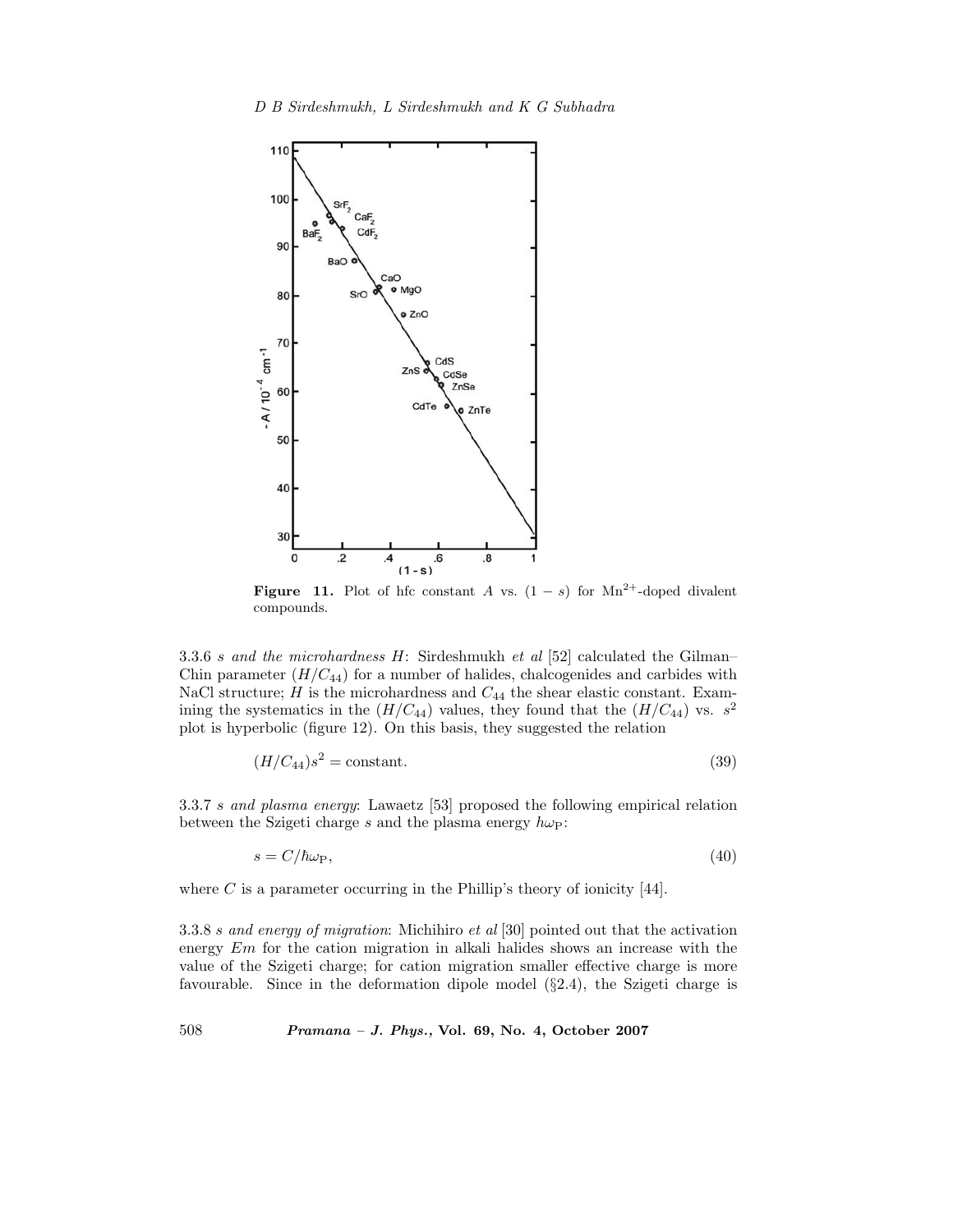*Fifty years of Szigeti's dielectric theory*



Figure 12. Plot of H vs. s for crystals with NaCl structure.



**Figure 13.** Temperature dependence of  $(1/s)$   $(ds/dT)$  for some alkali halides.

derived from the components of the deformation dipole tensor, Michihiro *et al* [30] explained the role of the deformation dipole tensor in the ease of cation migration.

# 3.4 *Temperature variation of* s

By differentiating s in eq. (10) with respect to the temperature, Kim *et al* [54] obtained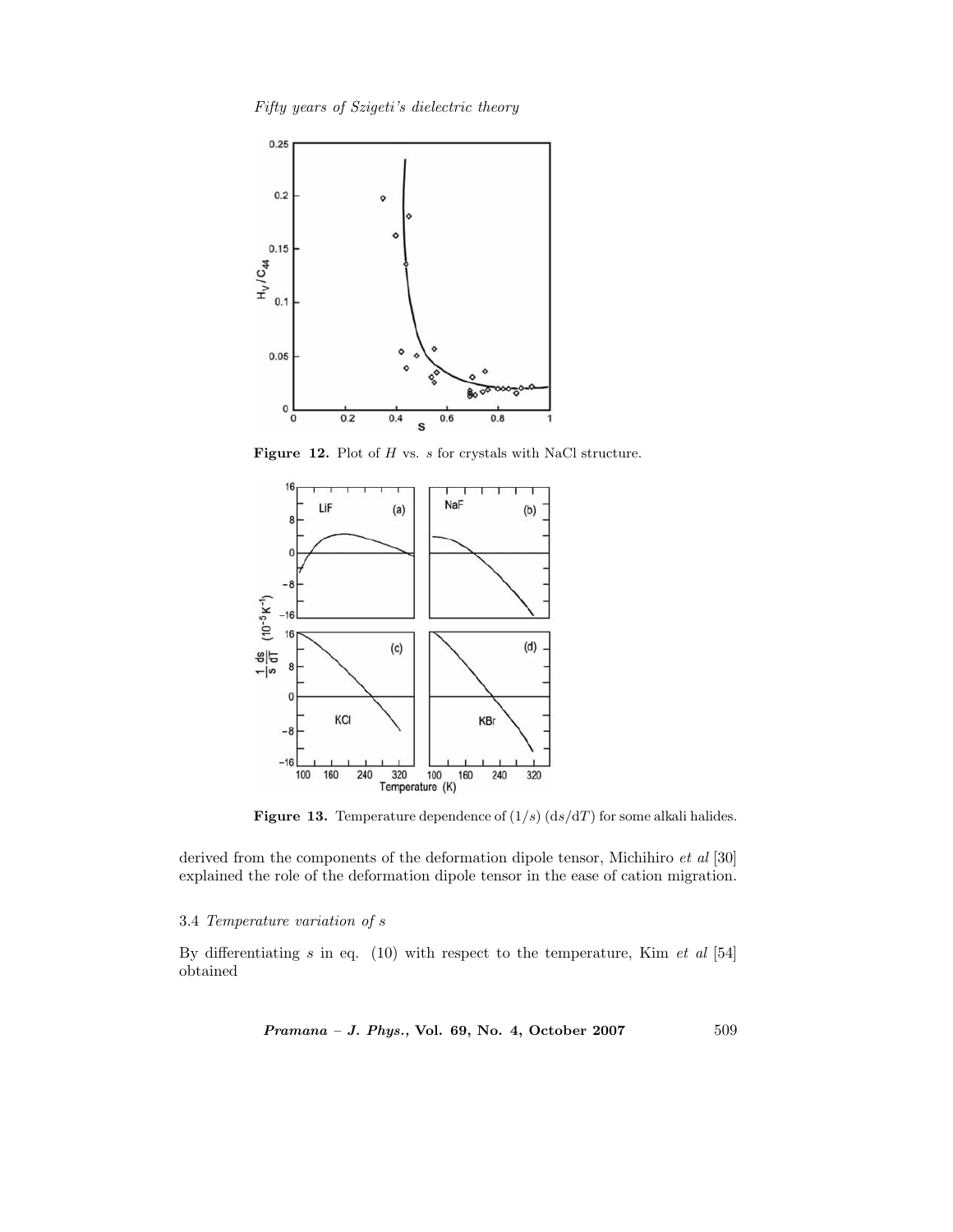|         |                                    | Theoretical <sup>b</sup> |                  |                          |                             |  |
|---------|------------------------------------|--------------------------|------------------|--------------------------|-----------------------------|--|
| Crystal | (V/s)(ds/dV)<br>Expt. <sup>a</sup> | Shell<br>model           | Lawaetz<br>model | Exchange<br>charge model | Deformation<br>dipole model |  |
| LiF     | 0.55                               | 0.31                     | 0.25             | 0.45                     | 0.56                        |  |
| NaCl    | 0.63                               | 0.40                     | 0.32             | 0.45                     | 0.96                        |  |
| KCl     | 0.52                               | 0.29                     | 0.31             | 0.73                     | 0.82                        |  |
| KBr     | 1.03                               | 0.32                     | 0.42             | 0.93                     | 1.09                        |  |
| ΚI      | 0.99                               | 0.41                     | 0.46             | 1.14                     | 1.29                        |  |
| RbCl    | 0.47                               | 0.19                     | 0.46             | 0.68                     | 0.81                        |  |
| RbBr    | 0.42                               | 0.21                     | 0.49             | 0.81                     | 0.96                        |  |
| RbI     | 0.87                               | 0.32                     | 0.47             | 1.07                     | 1.27                        |  |

**Table 4.** Experimental and calculated values of  $(V/s)(ds/dV)$ .

<sup>a</sup>Calculated from eq. (43) by Shanker *et al* [58]; <sup>b</sup>Model-based calculations by Shanker *et al* [58].

$$
(1/s)(ds/dT) = (3/2)\alpha + (1/\omega_t)(d\omega_t/dT) + (1/2)(1/\varepsilon_s - \varepsilon_\infty)
$$
  
 
$$
\times [(\partial \varepsilon_s/\partial T) - (\partial \varepsilon_\infty/\partial T)] - (1/\varepsilon_\infty + 2)(\partial \varepsilon_\infty/\partial T). \tag{41}
$$

Here,  $z$  is assumed to be 1, i.e., the equation applies to alkali halides. The results of the calculations for four alkali halides are shown in figure 13. The characteristic features are seen in the case of LiF. At low temperature  $(1/s)(ds/dT)$  is negative. With increasing temperature, the value increases to become positive, passes a peak and becomes negative. The derivative,  $(1/s)(ds/dT)$  may be written as

$$
(1/s)(ds/dT) = (1/s)(\partial s/\partial T)_V + (1/s)(\partial s/\partial V)_T(3\alpha V). \tag{42}
$$

The first term is due only to change in temperature and the second represents change due to thermal expansion. The net value of  $(1/s)(ds/dT)$  is due to the result of the two competing contributions at different temperatures.

# 3.5 *Pressure variation of* s

Attempts to estimate the pressure (or volume) variation of s were made by Jones [55], Barron and Batana [56], Mitra and Namjoshi [15], and Batana and Faour [57]. The starting point in all these works is the differential form of eq. (10):

$$
(V/s)(ds/dV) = 0.5 - \gamma_t - V(\partial \varepsilon_\infty / \partial V)[(\varepsilon_\infty + 2)^{-1} + (1/2)(\varepsilon_s - \varepsilon_\infty)^{-1}] + (1/2)V(\varepsilon_s - \varepsilon_\infty)^{-1}(\partial \varepsilon_s / \partial V).
$$
 (43)

The results obtained by them were provisional as they used theoretical values for the mode Gruneisen parameter  $\gamma_t$ .

Shanker *et al* [58], on the other hand, calculated  $\gamma_t$  from the experimental data of Lowndes and Rastogi [59] on temperature variation of the transverse optical phonon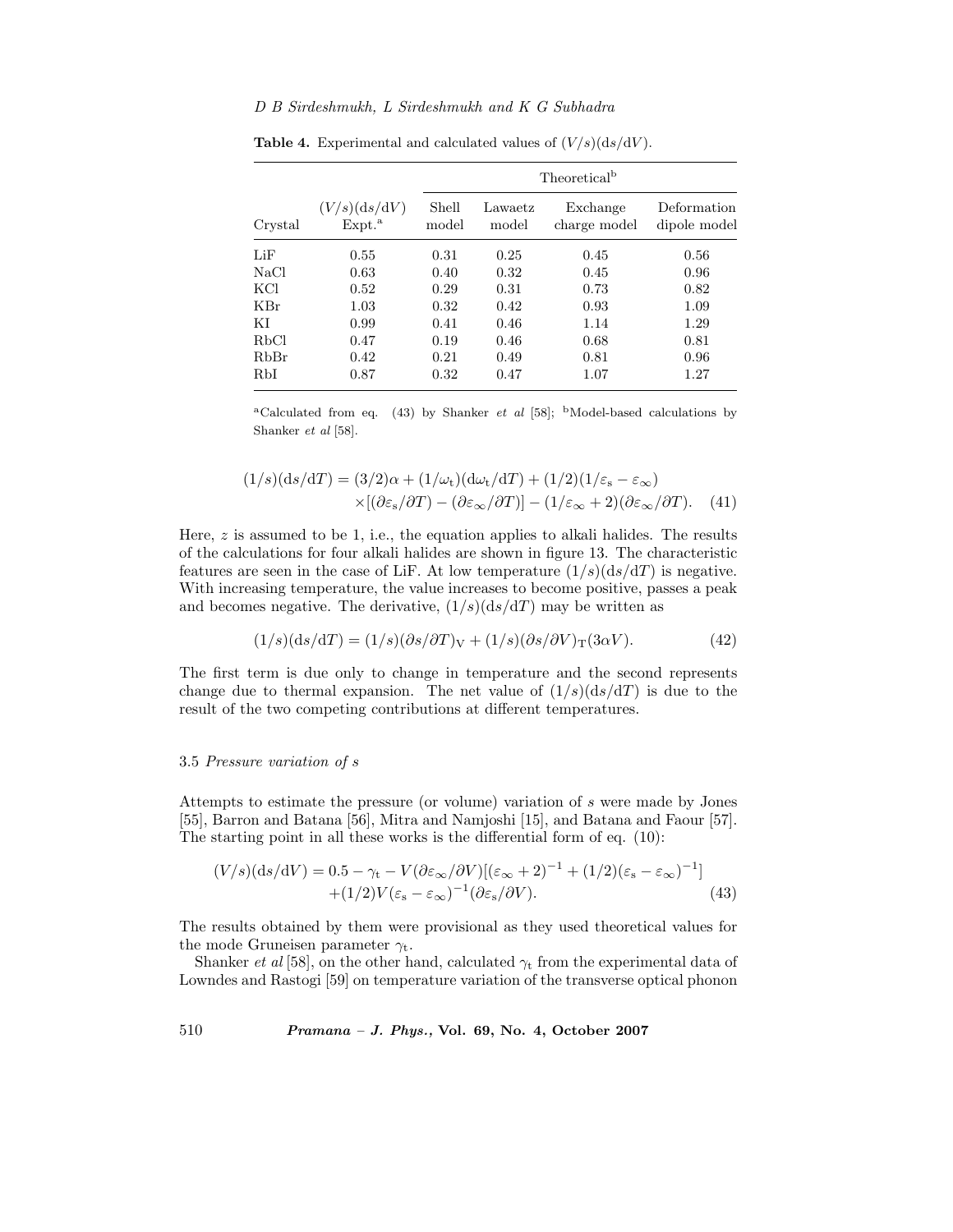frequency. Using these experimental  $\gamma_t$  values, they calculated  $(V/s)(ds/dV)$  from eq. (43). These values of  $(V/s)(ds/dV)$  are given in table 4. Shanker *et al* [58] also calculated  $(V/s)(ds/dV)$  from various dielectric models. These values are also given in table 4. The data given in table 4 reveal the following features:

- (i) The experimental as well as model-based values of  $(V/s)(ds/dV)$  are positive without exception. This implies that the decrease in crystal volume due to pressure increases overlap and distortion of ions, thereby causing a decrease in the effective ionic charge.
- (ii) The values of  $(V/s)(ds/dV)$  obtained from the shell model and the Lawaetz model [53] are systematically smaller than experimental values, almost by a factor of  $1/2$ .
- (iii) The values obtained from the exchange charge model and the deformation dipole model are comparable with each other and with the experimental values.

### 3.6 *Szigeti charge of mixed crystals*

The composition dependence of physical properties of mixed crystals differs from property to property and from system to system. Using experimental data on  $\varepsilon_{s}$ ,  $\varepsilon_{\infty}$ , N and  $\nu_{\rm t}$ , the Szigeti charge s has been calculated as a function of composition for a few mixed crystal systems having NaCl structure. The conclusions from these studies are shown in table 5.

As shown in table 5, the composition dependence is linear in all cases. It may be noted that in the KCl–KBr system, the composition dependence is linear when the frequency data of Ferraro *et al* [65] is used while it is non-linear with the data of Fertel and Perry [66]. Thus, the frequency data plays an important role.

# **4. Szigeti's theory: B**

### 4.1 *Szigeti's second relation*

Born and Huang [6] have given a historical account of the development of relations between compressibility and the infrared absorption frequency of crystals. Szigeti [3] also developed such a relation as a complement to his first relation (Sec. 2).

Szigeti [3] expressed the changes in the electronic configuration in terms of a dipole moment and 'local distortions'. The change in internal energy  $\delta W$  is expressed as a sum of two parts

$$
\delta W = \delta V + \delta \Phi,\tag{44}
$$

where  $V$  is that part of the electrostatic interaction energy which is obtained if the charge and polarization of each ion is replaced by a point charge and a point dipole placed in its centre.  $\delta\Phi$  contains all the rest of the energy change: that part of the electrostatic interaction which is not included in  $\delta V$ , the van der Waals and repulsive energies and also the homopolar interaction energy, if any. In addition,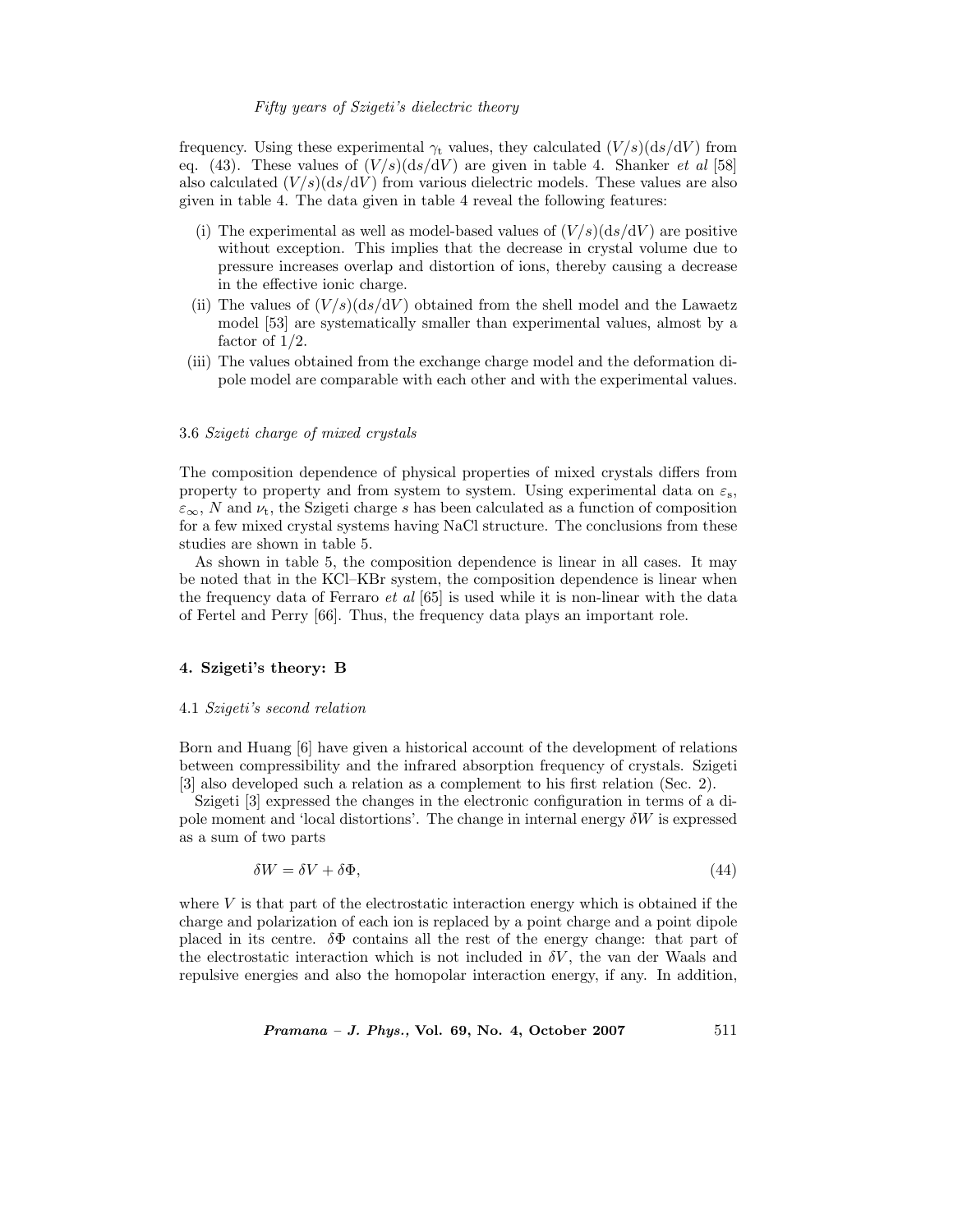| System           | Observed composition<br>dependence  | Ref.                          |
|------------------|-------------------------------------|-------------------------------|
| $NiO-CoO$        | Linear                              | Gielisse et al [60]           |
| NaCl-NaBr Linear |                                     | Shanker and Jain [61]         |
| $KBr-KI$         | Linear                              | Shanker and Jain [61]         |
| KCl–KBr          | Linear using frequency              |                               |
|                  | data from Ferraro <i>et al</i> [65] |                               |
|                  | Non-linear using frequency          |                               |
|                  | data from Fertel and Perry [66]     | Sirdeshmukh et al [62]        |
| RbCl-RbBr Linear |                                     | Sathaiah and Sirdeshmukh [63] |
| KCl–RbCl         | Linear                              | Sinha and Shankar [64]        |

**Table 5.** Composition dependence of Szigeti charge in mixed crystals.

the self-energy of each ion is also altered due to the distortion of its electron cloud; this effect is also included in  $\delta\Phi$ .

Using derivatives of the terms in eq. (44) with respect to the interionic distance and replacing the total crystal energy terms  $W, V$  and  $\Phi$ , for convenience by the corresponding terms w, v and  $\phi$  for an ion pair, eq. (44) is rewritten as

$$
(\mathrm{d}w/\mathrm{d}r) = (\mathrm{d}v/\mathrm{d}r) + (\mathrm{d}\phi/\mathrm{d}r). \tag{45}
$$

Finally, considering the Coulomb and nearest neighbour short-range interactions, Szigeti [3] obtained the relation

$$
(1/\psi) = (r^2/3V_a)[(\varepsilon_s + 2)/(\varepsilon_\infty + 2)]\mu(2\pi\nu_t)^2.
$$
 (46)

Here,  $\psi$  is the compressibility, r the interionic distance,  $V_a$  the volume per ion pair and the other symbols have already been defined. Equation (46) is known as Szigeti's second relation.

#### 4.2 *Application to alkali halides*

Szigeti [3] applied eq. (46) to several alkali halides with NaCl and CsCl structures. The values of  $(\psi_{\text{calc}}/\psi_{\text{obs}})$  for the alkali halides are given in table 6.  $\psi_{\text{calc}}$  is the theoretically calculated value and  $\psi_{\text{obs}}$  is the experimentally observed value. As expected, the values of  $(\psi_{\text{calc}}/\psi_{\text{obs}})$  are close to unity but there are slight deviations which differ from crystal to crystal. Szigeti's values are based on old room temperature data [9] on  $\psi_{\text{obs}}$ . Values of  $(\psi_{\text{calc}}/\psi_{\text{obs}})$  based on new, more accurate and low temperature data are also included in column 3 of table 6. These values are more evenly close to unity. In particular, RbI which showed the maximum deviation in Szigeti's value now falls in line with the other crystals.

As mentioned in §4.1, Szigeti [3] had considered only nearest-neighbour (nn) interactions in deriving eq. (46). Lowndes and Martin [10] considered the effect of including the next-to-nearest-neighbour (nnn) interactions. For this, they expressed the total energy as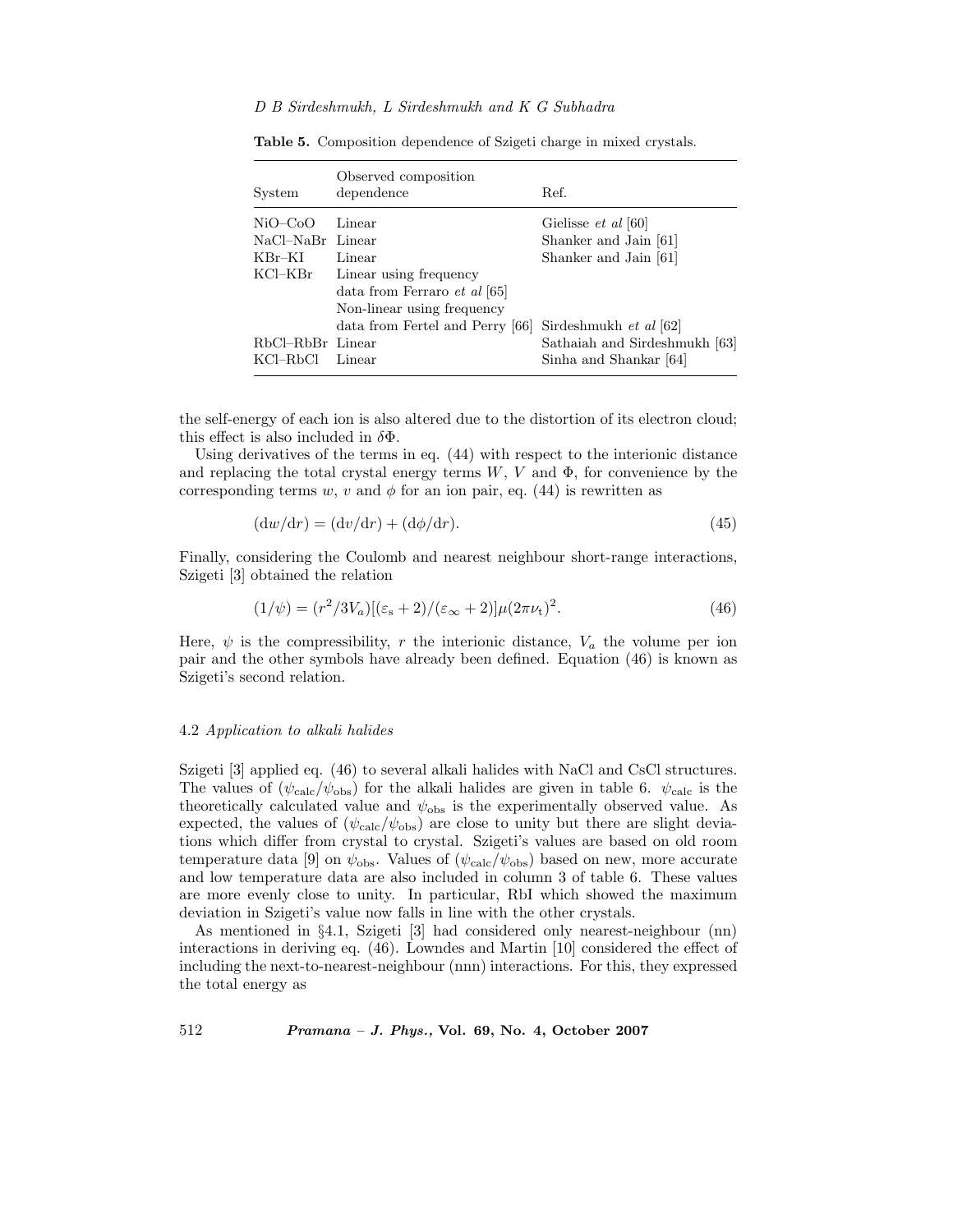|            | $(\psi_{\rm calc}/\psi_{\rm obs})$ |      |             |             |      |  |  |
|------------|------------------------------------|------|-------------|-------------|------|--|--|
| Crystal    | $\mathbf{a}$                       | b    | $\mathbf c$ | $\mathbf d$ | e    |  |  |
| LiF        | 1.0                                | 0.90 | 1.53        | 1.27        | 0.92 |  |  |
| LiCl       |                                    | 1.17 | 1.66        | 1.36        | 1.03 |  |  |
| LiBr       |                                    |      |             |             | 1.06 |  |  |
| NaF        | 0.83                               | 0.94 | 1.43        | 1.06        | 0.96 |  |  |
| NaCl       | 0.99                               | 1.00 | 1.21        | 1.09        | 1.04 |  |  |
| NaBr       | 1.13                               | 1.06 | 1.23        | 1.11        | 1.00 |  |  |
| $\rm Na I$ | 1.05                               | 1.15 | 1.24        | 1.14        | 0.98 |  |  |
| ΚF         |                                    | 0.97 | 1.46        | 0.97        | 0.87 |  |  |
| KCl        | 0.96                               | 0.98 | 1.06        | 1.04        | 1.01 |  |  |
| KBr        | 0.95                               | 0.99 | 1.01        | 0.97        | 0.99 |  |  |
| ΚI         | 0.99                               | 0.91 | 1.04        | 1.02        | 0.96 |  |  |
| RbF        |                                    |      |             |             | 0.71 |  |  |
| RbCl       | 0.89                               | 1.04 | 1.06        | 0.97        | 0.90 |  |  |
| RbBr       | 0.83                               | 1.01 | 1.02        | 0.97        | 0.98 |  |  |
| RbI        | 0.66                               | 1.00 | 1.02        | 0.95        | 0.95 |  |  |
| CsCl       | 0.87                               |      |             |             |      |  |  |
| CsBr       | 0.87                               |      |             |             |      |  |  |

**Table 6.** Values of  $(\psi_{\text{calc}}/\psi_{\text{obs}})$  for alkali halides.

a: Eq. (46),  $\psi_{\rm obs}$  at RT; Szigeti [3]; b: eq. (46),  $\psi_{\rm obs}$  at low temperature; Lowndes and Martin [10]; c:  $\psi_{\text{calc}}$  including nnn interaction; Lowndes and Martin [10]; d:  $\psi_{\text{calc}}$  including angle-dependent forces: Lowndes and Martin [10]; e:  $\psi_{\text{calc}}$  from shell model: Roy *et al* [67].

$$
W = W_{\rm nn} + W_{\rm nnn} + W_{\rm M},\tag{47}
$$

where  $W_M$  is the Madelung term and the meaning of the other terms is selfexplanatory. With this, they got the value

$$
(\psi_{\text{calc}}/\psi_{\text{obs}}) = 1 + (DW_{\text{nn}})/[D(W_{\text{M}} + W_{\text{nnn}})],\tag{48}
$$

where the operator  $D$  is given by

$$
D = (1/9r)(\partial^2/\partial r^2) - (2/9r)(\partial/\partial r). \tag{49}
$$

The values of  $(\psi_{\text{calc}}/\psi_{\text{obs}})$  from eq. (48) are given in column 4 of table 6. They are, expectedly, larger than unity but in several cases the difference is too large. Szigeti [3] had neglected any effect of angular (homopolar) forces. Lowndes and Martin [10] considered this effect also and obtained a correction term

$$
(1/\psi_{\rm L}) = (1/\psi_{\rm s}) + (C_{44} - C_{12}), \tag{50}
$$

where  $\psi$ <sub>L</sub> is the revised value,  $\psi$ <sub>s</sub> the value from eq. (46) and  $C_{12}$  and  $C_{44}$  the elastic constants. The values of  $(\psi_{\rm L}/\psi_{\rm obs})$  are given in column 5 of table 6. These are closer to the experimental values than the values from eq. (48).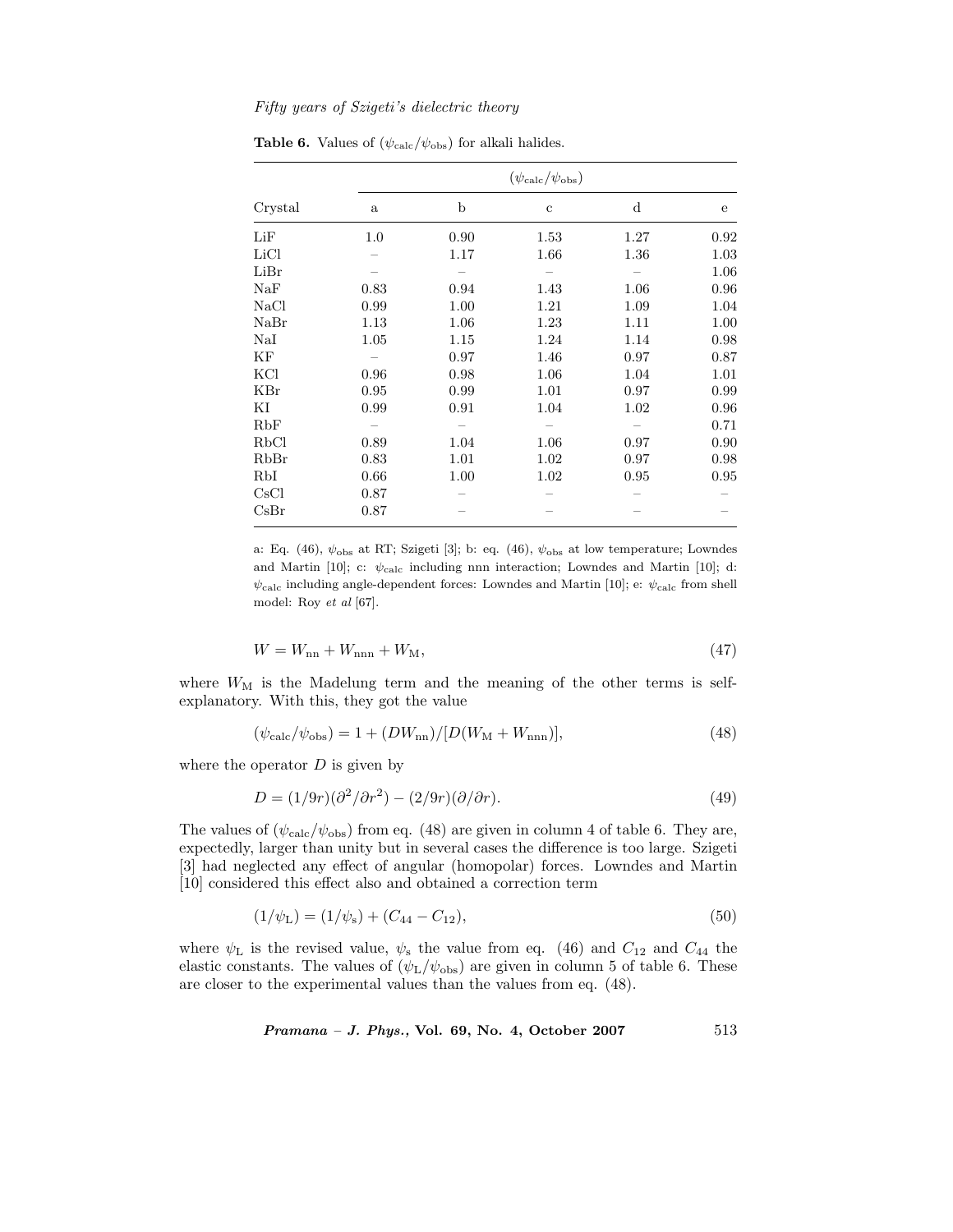Roy *et al* [6] used the shell model including the many-body interactions. Their values of  $(\psi_{\text{calc}}/\psi_{\text{obs}})$  are given in the last column of table 6. These values are more reasonable and are close to the experimental values.

#### 4.3 *Application to zinc blende and diamond structure crystals*

Szigeti [3] obtained a value of 0.98 for  $(\psi_{\text{calc}}/\psi_{\text{obs}})$  for ZnS; this is close to the values for the alkali halides. Szigeti [3] mentioned that the second relation is not applicable to non-centrosymmetric crystals like ZnS and he disposed off the value of 0.98 as probably due to errors in the experimental value of  $\psi_{\text{obs}}$ . However, Mitra and Marshall [31] repeated the calculation for ZnS using new experimental data but obtained a value of 1.08 for  $(\psi_{\rm calc}/\psi_{\rm obs})$  which is close to Szigeti's value. Mitra and Marshall [31] also made calculations for several other crystals with ZnS structure (table 7) and obtained values of  $(\psi_{\text{calc}}/\psi_{\text{obs}})$  close to unity like in the case of the alkali halides. It may be noted that these crystals are partially ionic (or partially covalent). More importantly, Mitra and Marshall [31] also applied eq. (46) to the fully covalent crystals with diamond structure. The values of  $(\psi_{\rm calc}/\psi_{\rm obs})$  for these crystals (included in table 7) are also of the same order (∼1). Thus, although Szigeti [3] has stated that eq. (46) may not be applicable to crystals like ZnS, the results of Mitra and Marshall show that, empirically at least, Szigeti's second relation (eq. (46)) is applicable to several crystals other than the alkali halides irrespective of the nature of bonding.

#### 4.4 *Application to alkaline earth oxides*

Szigeti [3] applied eq. (46) to the alkaline earth oxides. His results are given in table 8. The ( $\psi_{\text{calc}}/\psi_{\text{obs}}$ ) value for MgO is 0.47 which is much lower than the values for the highly ionic alkali halides. For CaO, the value is 0.13 which is even lower. For SrO, Szigeti [3] gave only the  $\psi_{\text{calc}}$  value as the experimental value was not known. The alkaline earth oxides are considered to be less ionic than the alkali halides [71]. The s values given in table 3 also indicate the same. But, in view of the discussion in §4.3, this should not have caused such a marked deviation of the  $(\psi_{\rm calc}/\psi_{\rm obs})$  values from unity.

Szigeti's value of  $\psi_{\text{calc}}$  for MgO was based on an old value of  $\nu_{t}$  [9]. Anderson and Glynn [68] redetermined  $\nu_t$  from i.r. reflectivity curves and recalculated  $\psi_{\text{calc}}$ . Their value is given in table 8. With this value of  $\nu_t$ , a value of 1.03 is obtained for  $(\psi_{\text{calc}}/\psi_{\text{obs}})$  which is satisfactory. Regarding CaO, Szigeti had expressed a doubt about the reliability of the  $\psi_{obs}$  value used by him. Sirdeshmukh and Subhadra [72] used a new value of  $\psi_{obs}$  (table 8) and obtained a value of 0.67 for  $(\psi_{calc}/\psi_{obs})$  which is of the right order. For SrO, using the compressibility data from Son and Bartels [70], Sirdeshmukh and Subhadra [72] obtained a value of 1.28 for  $(\psi_{\text{calc}}/\psi_{\text{obs}})$  which, again, is of the right order.

The cases of MgO and CaO reveal a new application of Szigeti's second relation: when  $\nu_t$  values and  $\psi_{\text{obs}}$  values are in doubt, Szigeti's relation can be used to sift out the correct value.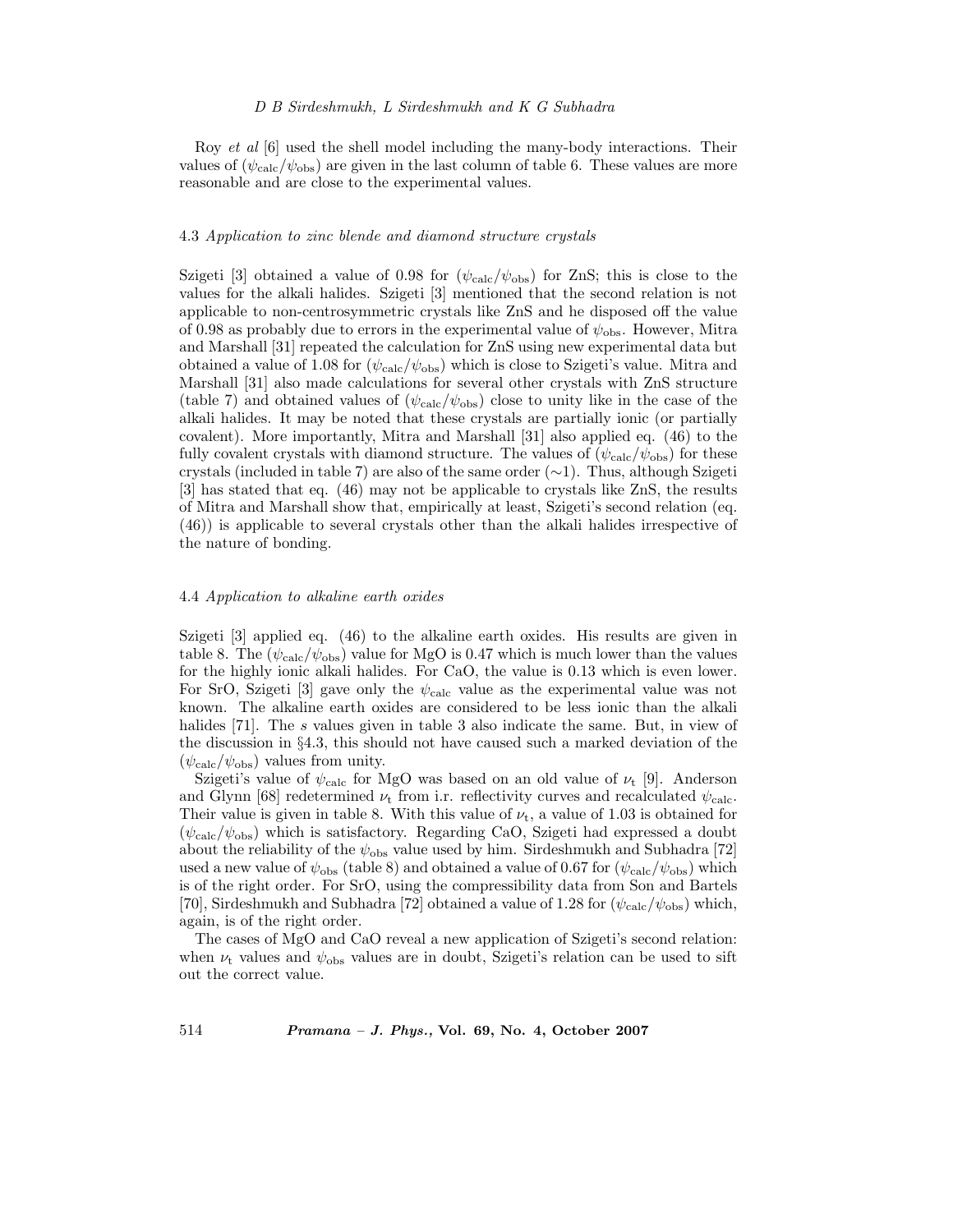| $\rm ZnS$ structure   | $(\psi_{\rm calc}/\psi_{\rm obs})^{\rm a}$ | Diamond structure | $(\psi_{\rm calc}/\psi_{\rm obs})^{\rm a}$ |
|-----------------------|--------------------------------------------|-------------------|--------------------------------------------|
| $\rm ZnS$             | (0.98)                                     | $C$ (diamond)     | 1.00                                       |
|                       | 1.09                                       | Si                | 0.99                                       |
| CdTe                  | 1.14                                       | Ge                | 0.88                                       |
| $_{\rm GaAs}$         | 0.89                                       |                   |                                            |
| $\operatorname{GaSb}$ | 0.88                                       |                   |                                            |
| $_{\rm InAs}$         | 0.91                                       |                   |                                            |
| $_{\rm InSb}$         | 0.91                                       |                   |                                            |
| AlSb                  | 0.96                                       |                   |                                            |
|                       |                                            |                   |                                            |

**Table 7.** Values of  $(\psi_{\text{calc}}/\psi_{\text{obs}})$  for some crystals with zinc blende and diamond structures.

<sup>a</sup>Value in parenthesis from Szigeti [3] and the rest of the values from Mitra and Marshall [31].

| Crystal | $\psi_{\rm calc}$<br>$(10^{-12}$ cm <sup>2</sup> dyne <sup>-1</sup> ) | $\psi_{\rm obs}$<br>$(10^{-12}$ cm <sup>2</sup> dyne <sup>-1</sup> ) | $(\psi_{\rm calc}/\psi_{\rm obs})$ |
|---------|-----------------------------------------------------------------------|----------------------------------------------------------------------|------------------------------------|
| MgO     | $0.28^{\rm a}$                                                        | $0.59^{\mathrm{a}}$                                                  | 0.47                               |
|         | 0.61 <sup>b</sup>                                                     |                                                                      | 1.03                               |
| CaO     | 0.60 <sup>a</sup>                                                     | 4.57 <sup>a</sup>                                                    | 0.13                               |
|         | 0.61 <sup>b</sup>                                                     | 0.89 <sup>c</sup>                                                    | 0.67                               |
| SrO     | 1.46 <sup>a</sup>                                                     | 1.14 <sup>d</sup>                                                    | 1.28                               |

**Table 8.** ( $\psi_{\text{calc}}/\psi_{\text{obs}}$ ) values for alkaline earth oxides.

<sup>a</sup>Szigeti [3]; <sup>b</sup>Anderson and Glynn [68]; <sup>c</sup>Perez-Albuerne and Drickamer [69]; <sup>d</sup>Son and Bartels [70].

# **5. Application of Szigeti's theory to the fluorite lattice**

# 5.1 *Effective ionic charge*

Crystals with the fluorite structure are triatomic and cubic. Their properties indicate that they are essentially ionic. Szigeti [2] calculated the effective ionic charge s for the alkaline earth fluorides using eq. (10). In these calculations, he defined the reduced mass  $\mu$  for this system as

$$
(1/\mu) = (1/m_1) + (1/2m_2),\tag{51}
$$

where  $m_1$  is the mass of ion with higher valency and  $m_2$  is the mass of the ion with lesser valency. The values of s obtained by Szigeti  $[2]$  for three CaF<sub>2</sub>-type crystals are given in table 9. These values of s are of the same order as, but systematically lower than, those for the highly ionic alkali halides.

The long-wave lattice dynamics of the fluorite lattice was studied by Axe [73]. For s he obtained the same relation (eq.  $(10)$ ) as obtained by Szigeti [3] except that the definition of the reduced mass used by Axe [73] is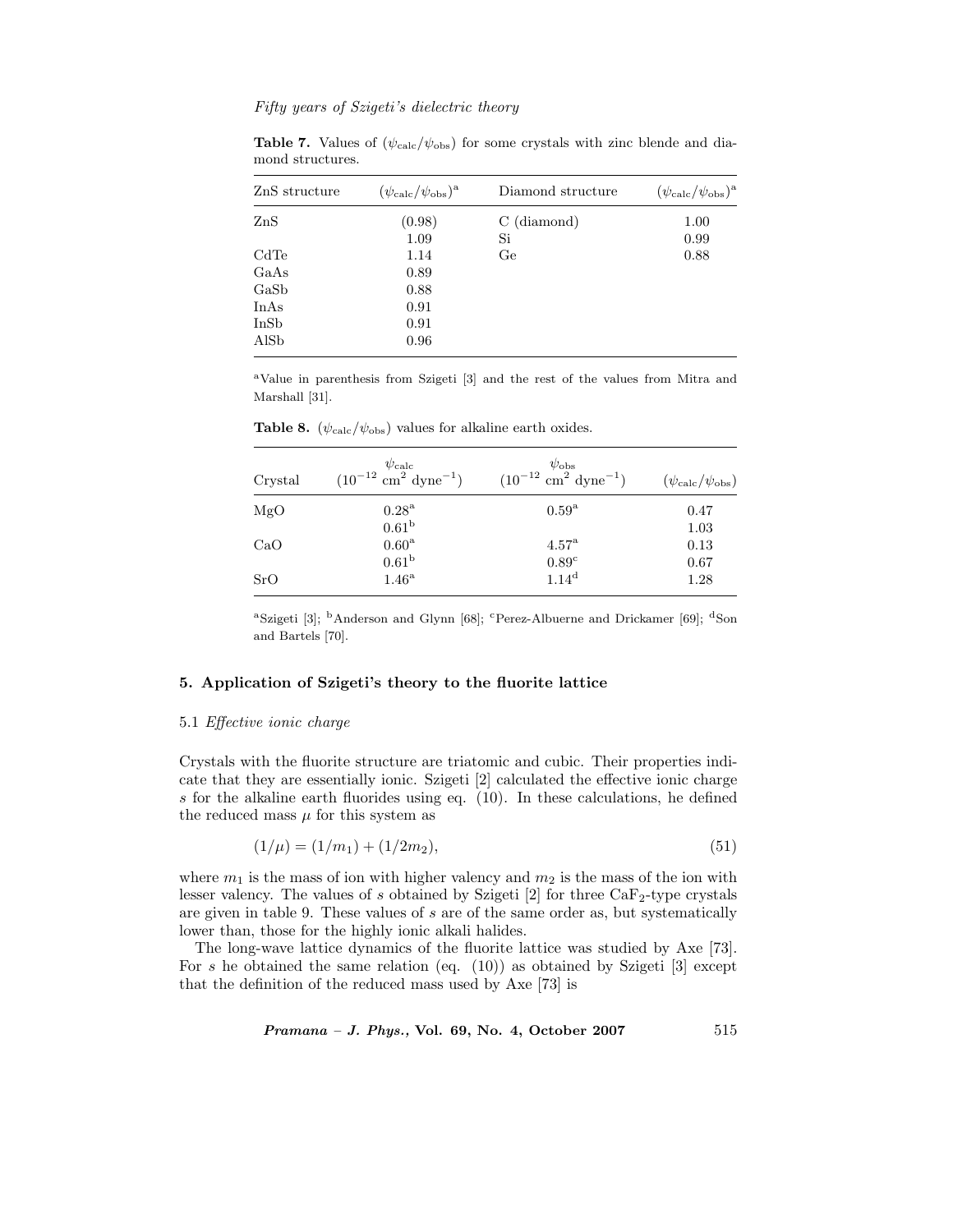|                  | $\mathcal{S}_{0}$ |      |             | $G/(\varepsilon_{\rm s}-\varepsilon_{\infty})$ |      |  |
|------------------|-------------------|------|-------------|------------------------------------------------|------|--|
| $Crystal$        | a                 | b    | $\mathbf c$ | $\rm d$                                        | b    |  |
| $\rm CaF_2$      | 0.74              | 0.83 | 0.040       | 0.046                                          | 1.10 |  |
| $\rm SrF_2$      | 0.65              | 0.87 | 0.032       | 0.035                                          | 1.07 |  |
| BaF <sub>2</sub> | 0.70              | 0.89 | 0.036       | 0.033                                          | 1.18 |  |
| $\rm CdF_{2}$    |                   | 0.79 |             | 0.077                                          |      |  |
| PbF <sub>2</sub> |                   | 0.87 | $-0.197$    | $-0.225$ (RT)                                  |      |  |
|                  |                   |      |             | $0.46$ (400 K)                                 |      |  |
| EuF <sub>2</sub> |                   | 0.83 |             | 0.026                                          |      |  |
| ThO <sub>2</sub> |                   | 0.61 |             |                                                |      |  |
| UO <sub>2</sub>  |                   | 0.58 |             |                                                | 1.01 |  |
|                  |                   |      |             |                                                |      |  |

**Table 9.** Effective ionic charge s, anharmonic correction  $G/(\varepsilon_{s} - \varepsilon_{\infty})$  and compressibility ratio ( $\psi_{\text{calc}}/\psi_{\text{obs}}$ ) for some crystals with fluorite structure.

a: Szigeti [3]; b: CaF<sub>2</sub>, SrF<sub>2</sub>, BaF<sub>2</sub> [73]; CdF<sub>2</sub>, PbF<sub>2</sub> [74]; ThO<sub>2</sub>, UO<sub>2</sub> [75]; EuF<sub>2</sub> [76]; c: Samara [40]; d: Sirdeshmukh and Reddy [77].

$$
(1/\mu) = (1/m_1) + (2/m_2). \tag{52}
$$

The values of s obtained by Axe and his coworkers for several crystals with  $\text{CaF}_2$ structure are given in table 9. The values for the fluorides are systematically larger than those obtained by Szigeti [3] and are closer to the alkali halide values. The s values for two oxides with CaF<sup>2</sup> structure are distinctly low and indicate 'increased covalency' [75].

# 5.2 *Anharmonic correction*

The anharmonic correction  $G/(\varepsilon_{s} - \varepsilon_{\infty})$  to s introduced by Szigeti [5] has been discussed earlier (eq. (17)). This correction has been worked out for some fluoritetype crystals by Samara [40] and by Sirdeshmukh and Reddy [77]. Their values are given in table 9. An interesting thing to note is that the correction  $G/(\varepsilon_{s} - \varepsilon_{\infty})$ is positive for all the crystals except PbF2. More interesting is the observation of Sirdeshmukh and Reddy [77] that the correction for  $PbF_2$  changes sign; negative at low temperatures and positive at elevated temperatures.

#### 5.3 *Modification of Szigeti's second relation*

Axe [75] also obtained a modified relation for the compressibility  $\psi$  in terms of the dielectric constant. This relation is

$$
\psi^{-1} = (12r)^{-1} \{ 2[(\varepsilon_{\rm s} + 2) / (\varepsilon_{\infty} + 2)] \mu (2\pi \nu_{\rm t})^2 + \mu_{\rm R} (2\pi \nu_{\rm R})^2 \}. \tag{53}
$$

Here,  $\nu_R$  is the Raman mode frequency and  $\mu_R$  is the mass of the fluorine (or oxygen ion). The main difference between this relation and Szigeti's relation (eq. (46)) is the term in  $\nu_{\rm R}$ . The values of  $(\psi_{\rm calc}/\psi_{\rm obs})$  where  $\psi_{\rm calc}$  is the value calculated from eq. (53) are given in table 9. These are close to unity showing good agreement.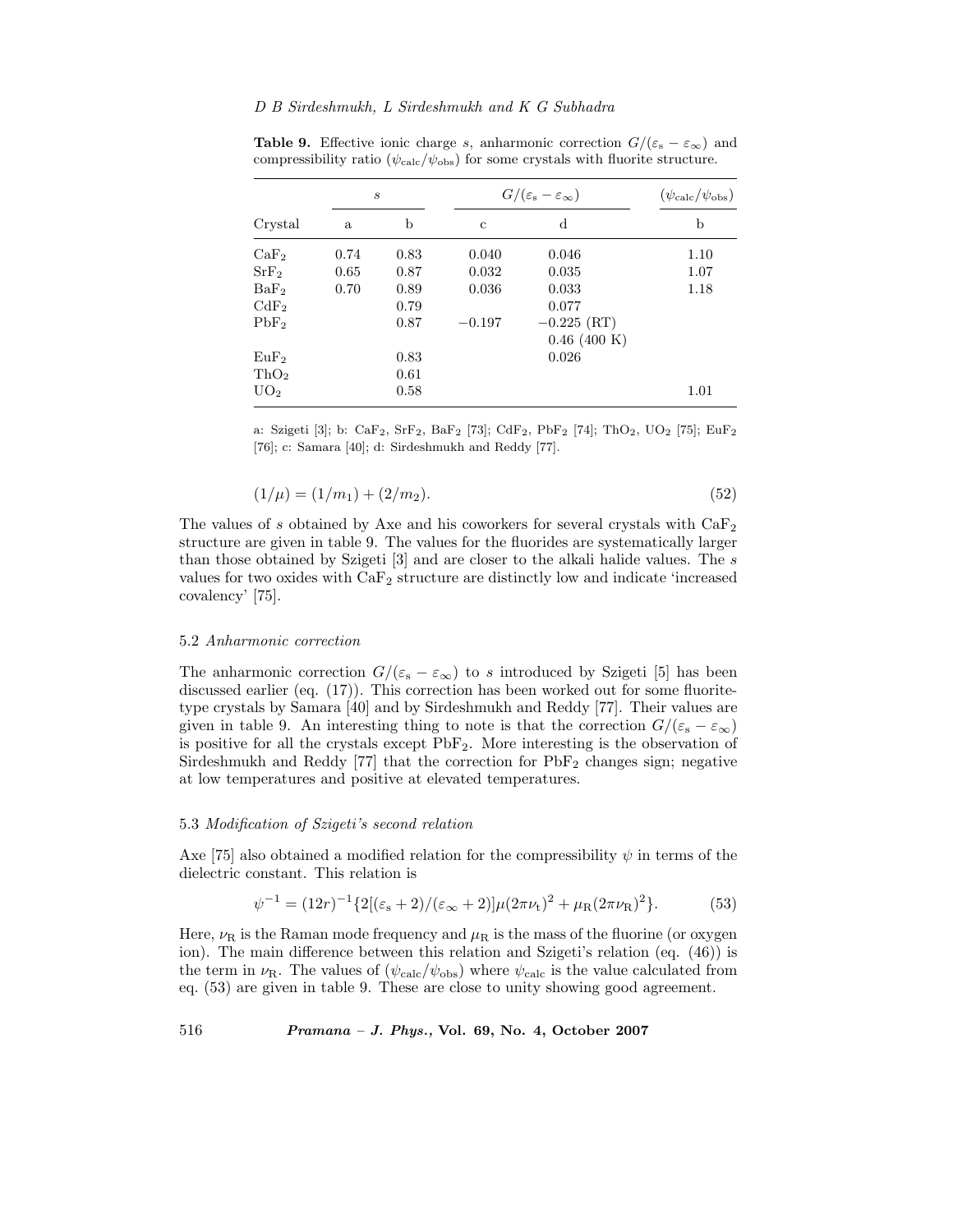|                  | $\gamma_{\rm t}$            |                 |                            | $\gamma_{\rm R}$            |                |                             |
|------------------|-----------------------------|-----------------|----------------------------|-----------------------------|----------------|-----------------------------|
| Crystal          | Ferraro<br>$et \ al \ [79]$ | Lowndes<br>[80] | Andeen<br>$et \ al \ [81]$ | Ferraro<br>$et \ al \ [79]$ | Ruppin<br>[82] | Kessler<br>$et \ al \ [83]$ |
| CaF <sub>2</sub> | 1.8                         | $3.2\,$         | 2.85                       | 1.9                         | 1.83           | 1.85                        |
| SrF <sub>2</sub> | 1.2                         | 3.1             | 2.61                       |                             |                | 1.60                        |
| BaF <sub>2</sub> | 0.8                         | 2.4             | 2.61                       | 1.8                         | 2.03           | 2.00                        |

**Table 10.** Experimental values of  $\gamma_t$  and  $\gamma_R$ .

#### 5.4 *Raman mode Gruneisen parameter and strain derivative of effective ionic charge*

By differentiation of Axe's second relation (eq. (53)), Sirdeshmukh *et al* [78] obtained the following relation for the Raman mode Gruneisen constant  $\gamma_R$  in terms of the transverse optic mode Gruneisen parameter  $\gamma_t$ :

$$
\gamma_{\rm R} = -(2r/\mu_{\rm R}\psi\omega_{\rm R})[1 + (3/\psi^2)(\partial\psi/\partial P)_{\rm T}]
$$
  
 
$$
-(\mu/\mu_{\rm R})(\omega_{\rm t}/\omega_{\rm R})^2[(\varepsilon_{\rm s} + 2)/(\varepsilon_{\infty} + 2)](1/\psi).
$$
 (54)

Here,  $\omega_R$  and  $\omega_t$  are the Raman and transverse optic mode frequencies and  $\gamma_R$ and  $\gamma_t$  are the corresponding mode Gruneisen parameters  $-(d \log \omega_R / d \log V)$  and  $-(d \log \omega_t / d \log V)$  respectively. Equation (54) can be used to calculate  $\gamma_R$  with  $\gamma_t$ as input or vice versa. The experimental data on  $\gamma_R$  and  $\gamma_t$  are given in table 10. It can be seen that there is a large difference (of about 100–200 per cent) between the  $\gamma_t$  values reported by Ferraro *et al* [79] on the one hand and Lowndes [80] and Andeen [81] on the other. However, there is good consistency among the values of  $\gamma_R$  reported by Kessler *et al* [83] and other workers.

The values of  $\gamma_R$  calculated from eq. (54) using different  $\gamma_t$  values as input are given in table 11 and compared with the experimental values. It can be seen that only the  $\gamma_t$  values from Ferraro *et al* [81] yield  $\gamma_R$  values which compare well with the experimental  $\gamma_R$  values.  $\gamma_t$  values from other sources yield  $\gamma_R$  values that are either too small or even negative. Thus, eq. (54) is useful in sifting the correct  $\gamma_t$ value from a set of differing values.

By differentiation of Axe's first relation [75], which is the same as Szigeti's first relation, we get the strain derivative of the Szigeti charge:

$$
(V/s)(\mathrm{d}s/\mathrm{d}V) = -(1/2\psi) \left[ \frac{1}{(\varepsilon_{\mathrm{s}} - \varepsilon_{\infty})} \left\{ \left( \frac{\partial \varepsilon_{\mathrm{s}}}{\partial P} \right) - \left( \frac{\partial \varepsilon_{\infty}}{\partial P} \right) \right\} - \left( \frac{2}{\varepsilon_{\infty} + 2} \right) \left( \frac{\partial \varepsilon_{\infty}}{\partial P} \right) (1 + 2\gamma_{\mathrm{t}}) \right].
$$
 (55)

This in essence is the same as eq. (43) except that the volume derivatives have been expressed as pressure derivatives. The values of  $(V/s)(ds/dV)$  calculated from eq. (55) using as input the best value of  $\gamma_t$  are given in table 11. These values are of the same order as those for the alkali halides (table 4).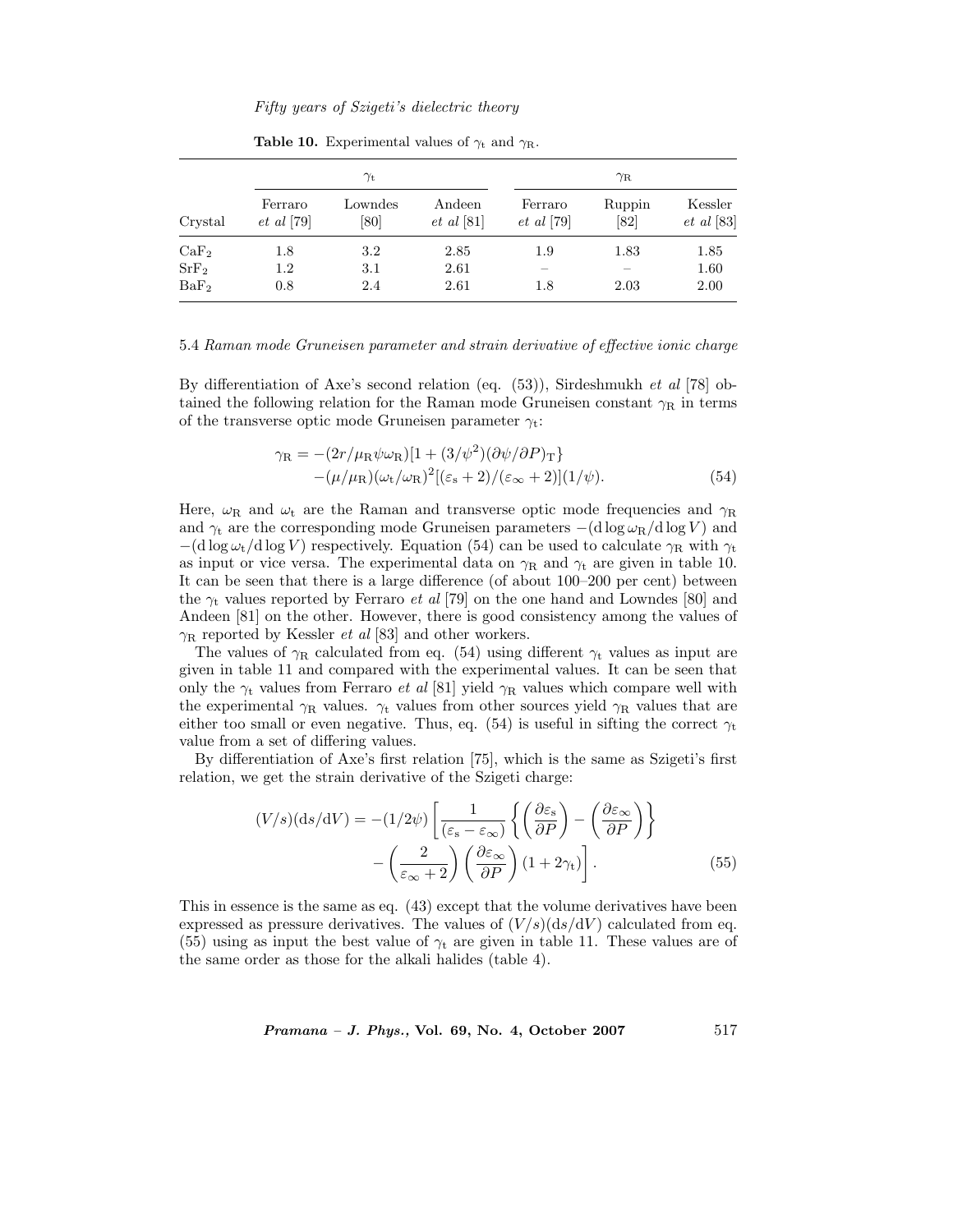| Crystal          |                    |                           | $\gamma_{\rm R}$                     |                     |  |
|------------------|--------------------|---------------------------|--------------------------------------|---------------------|--|
|                  | $\gamma_{\rm t}$   | Calc.<br>(eq. (54))       | Expt.<br>(Kessler <i>et al</i> [85]) | Calc.<br>(eq. (55)) |  |
| CaF <sub>2</sub> | 1.8<br>3.2<br>2.85 | 1.41<br>$-0.65$<br>0.16   | 1.85                                 | 0.86                |  |
| SrF <sub>2</sub> | 1.2<br>3.1<br>2.61 | 3.1<br>$-0.94$<br>$-0.05$ | $1.6\,$                              | 1.42                |  |
| BaF <sub>2</sub> | 0.8<br>2.4<br>2.61 | 2.4<br>0.03<br>$-0.48$    | 2.0                                  | 1.82                |  |

**Table 11.** Values of  $\gamma_t$  and  $\gamma_R$  and  $(V/s)(ds/dV)$ .

# **6. Summary**

Szigeti's [2,3] theory is by far the most comprehensive theory of dielectrics. It is applicable to diatomic as well as polyatomic crystals and to ionic as well as covalent crystals. Though the original theory assumed a harmonic crystal, Szigeti [4,5] modified it to make it applicable to an anharmonic crystal. The most important contribution of Szigeti's theory is the concept of the effective ionic charge; it has found several applications, the most important being its utility as an ionicity parameter. Several theoretical models have been proposed to account for the deviation of the effective ionic charge from unity. These models have provided an insight into the complex polarization mechanisms in solids. Some new applications and results have been discussed. These are: (i) Szigeti's second relation, relating the compressibility to the absorption frequency, has been found to be useful as a consistency check on compressibility data. (ii) Axe's modification [75] of Szigeti's theory has led to a method to estimate the mode Gruneisen parameter of fluorite-type crystals. (iii) Systematic calculation of the anharmonic correction for the alkali halides with NaCl structure has revealed that only LiBr has a negative correction. (iv) Two equations for the effective ionic charge by Havinga have been systematically applied to a number of alkali halides.

# **Acknowledgement**

The authors are grateful to the referees for critical scrutiny and useful suggestions.

### **References**

- [1] M Born and M Mayer, *Handb. Phys.* **24**, 623 (1933)
- [2] B Szigeti, *Trans. Faraday Soc.* **45**, 155 (1949)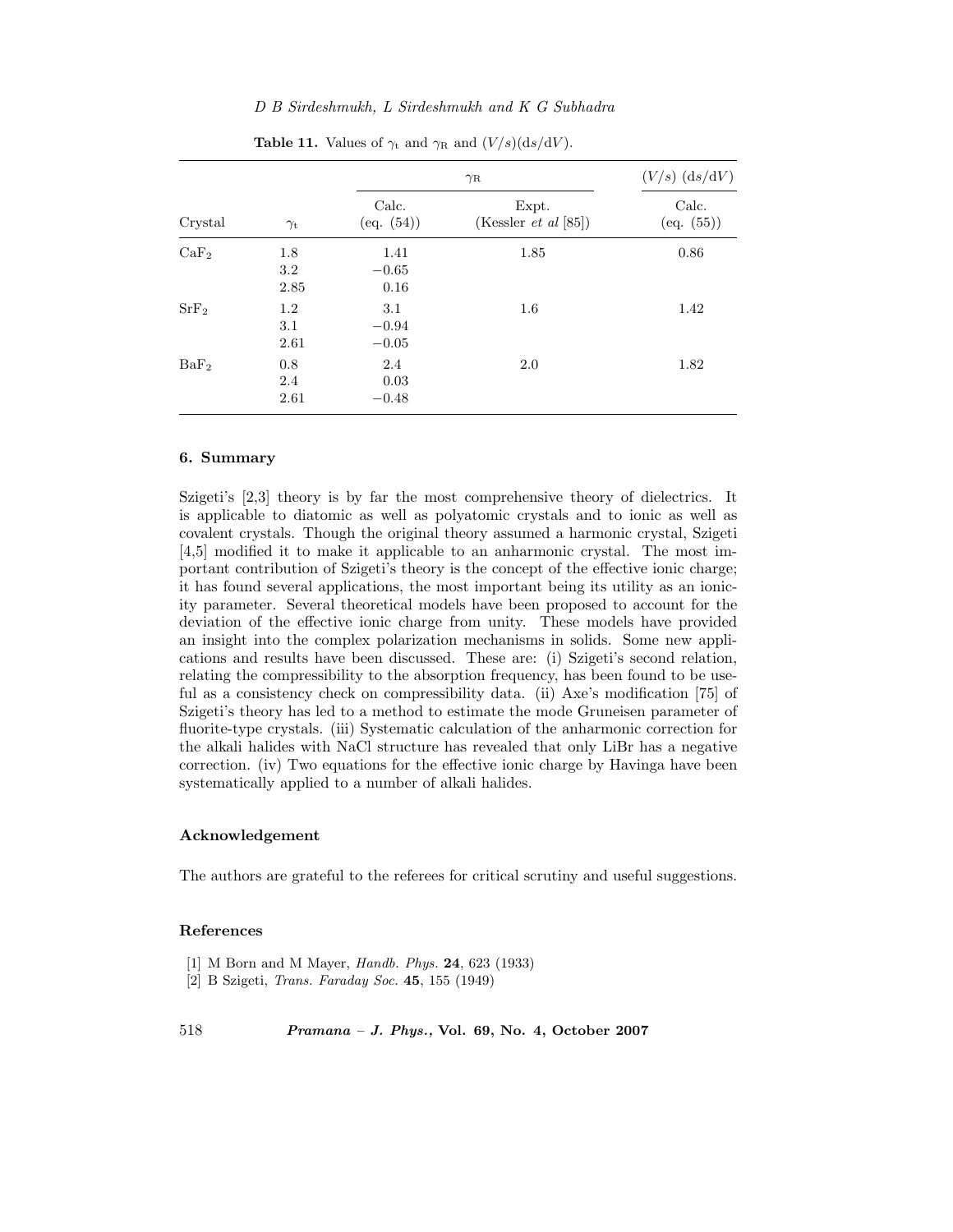- [3] B Szigeti, *Proc. R. Soc. (London)* **A204**, 51 (1950)
- [4] B Szigeti, *Proc. R. Soc. (London)* **A252**, 217 (1959)
- [5] B Szigeti, *Proc. R. Soc. (London)* **A261**, 274 (1961)
- [6] M Born and K Huang, *Dynamical theory of crystal lattices* (Oxford University Press, Oxford, 1954)
- [7] F C Brown, *The physics of solids* (Benjamin Inc., New York, 1967)
- [8] R B Barnes, *Z. Phys.* **75**, 723 (1932)
- [9] K Hojendahl, *K. danske vidensk. Selskab* **16**, 2 (1938)
- [10] R P Lowndes and D H Martin, *Proc. R. Soc. (London)* **A308**, 173 (1969)
- [11] G A Samara, *Phys. Rev.* **165**, 959 (1968)
- [12] D B Sirdeshmukh, L Sirdeshmukh and K G Subhadra, *Alkali Halides, A Handbook of Physical Properties* (Springer Verlag, Berlin, 2001)
- [13] E E Havinga and A J Bosman, *Phys. Rev.* **140**, A292 (1965)
- [14] R H Lyddane, R G Sachs and E Teller, *Phys. Rev.* **59**, 673 (1941)
- [15] S S Mitra and K V Namjoshi, *J. Chem. Phys.* **55**, 1817 (1971)
- [16] J Yamashita, *Progr. Theoret. Phys. Japan* **8**, 280 (1952)
- [17] J Yamashita and J Kurosawa, *J. Phys. Soc. Japan* **10**, 610 (1955)
- [18] P T Narasimhan, *Proc. Natl. Inst. Sci., India* **21**, 133 (1955)
- [19] S O Lundquist, *Ark. Fys.* **12**, 263 (1957)
- [20] B G Dick and A W Overhauser, *Phys. Rev.* **112**, 90 (1958)
- [21] J E Hanlon and A W Lawson, *Phys. Rev.* **113**, 472 (1959)
- [22] E E Havinga, *Phys. Rev.* **119**, 1193 (1960)
- [23] J R Hardy, *Philos. Mag.* **6**, 27 (1961)
- [24] J R Hardy, *Philos. Mag.* **7**, 315 (1962)
- [25] A M Karo and J R Hardy, *Phys. Rev.* **129**, 2024 (1963)
- [26] A M Karo and J R Hardy, *J. Chem. Phys.* **46**, 3173 (1968)
- [27] V V Mitskevitch, *Soviet Phys. Solid State* **5**, 2568 (1964)
- [28] S C Goyal, L D Agarwal and M P Verma, *Phys. Rev.* **B10**, 779 (1974)
- [29] G D Mahan, *Phys. Rev.* **B34**, 4235 (1986)
- [30] Y Michihiro, M M Rehman, K Nakamura and T Kanashiro, *J. Phys. Soc. Japan* **74**, 638 (2005)
- [31] S S Mitra and R Marshall, *J. Chem. Phys.* **41**, 3158 (1964)
- [32] L Sirdeshmukh and D B Sirdeshmukh, *Curr. Sci.* **41**, 558 (1972)
- [33] J N Plendl, L C Mansur, S S Mitra and I F Chang, *Solid State Commun.* **7**, 109 (1969)
- [34] L Sirdeshmukh and Y R Reddy, *Ind. J. Phys.* **A52**, 564 (1978)
- [35] L Sirdeshmukh, *Curr. Sci.* **43**, 712 (1974)
- [36] S O'Nari, T Arai and K Kudo, *J. Phys. Soc. Japan* **37**, 1585 (1974)
- [37] L Sirdeshmukh, *Curr. Sci.* **44**, 690 (1975)
- [38] D B Sirdeshmukh, *Curr. Sci.* **37**, 162 (1968)
- [39] F Gervais, *Solid State Commun.* **18**, 191 (1976)
- [40] G A Samara, *Phys. Rev.* **B13**, 4529 (1976)
- [41] P J Giellisse, S S Mitra, J N Plendl, R D Griffis, L C Mansur, R Marshall and E A Pascoa, *Phys. Rev.* **155**, 1039 (1967)
- [42] P Denham, G R Field, P L R Morse and G R Wilkinson, *Proc. R. Soc. (London)* **A317**, 55 (1970)
- [43] A K Koh, *J. Phys. Chem. Solids* **50**, 39 (1989)
- [44] J C Phillips, *Rev. Mod. Phys.* **42**, 317 (1970)
- [45] Ram Niwas, S C Goyal and J Shanker, *J. Phys. Chem. Solids* **38**, 219 (1977)
- [46] D B Sirdeshmukh, *J. Chem. Phys.* **45**, 2333 (1966)